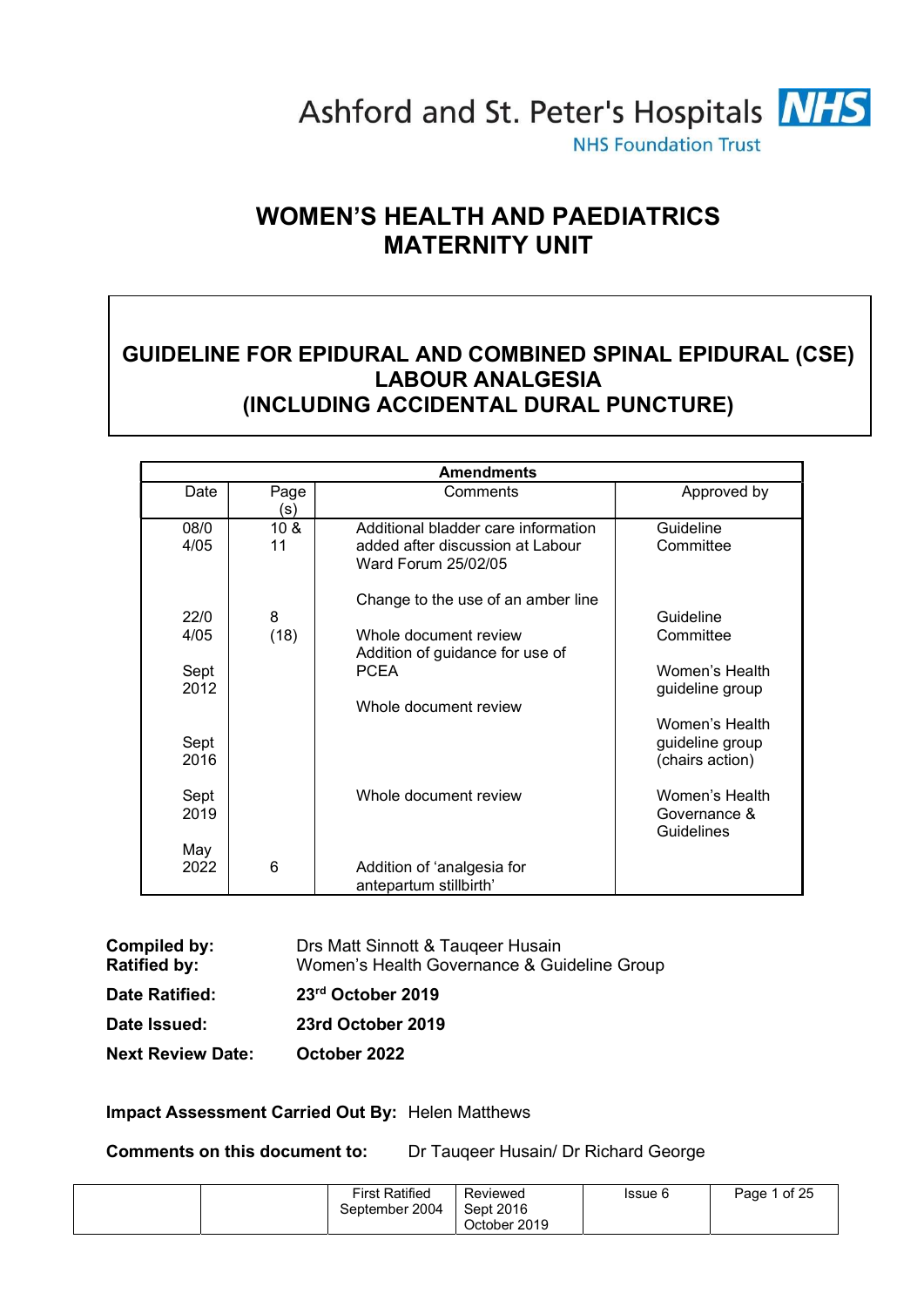# **CONTENTS**

| 1. Indications/Contraindications for Epidural Analgesia                     | 3              |
|-----------------------------------------------------------------------------|----------------|
| 2. Anticoagulant Therapy and Bleeding Disorders with Regional               | 4              |
| 3. Analgesia for antepartum stillbirth                                      | 6              |
| 4. Preparation by Midwife for Epidural or Combined Spinal-Epidural<br>(CSE) | $\overline{7}$ |
| 5. Epidural Insertion Standards of Care                                     | 8              |
| 6. Patient Controlled Analgesia (PCEA) Protocol                             | 9              |
| 7. Combined Spinal-Epidural (CSE) Standards of Care                         | 10             |
| 8. Care of Women with Epidural or CSE Analgesia                             | 11             |
| 9. Epidural Top-Up                                                          | 13             |
| 10. Post-Delivery Care                                                      | 14             |
| 11. Complications and Adverse Effects of Regional Analgesia                 | 15             |
| 12. Epidural Blood Patch                                                    | 19             |
| 13. Intravenous Fentanyl Patient Controlled Analgesia (PCA)                 | 20             |
| 14. References                                                              | 21             |
| 15. Monitoring                                                              | 22             |

See also; Bladder care guideline Care in labour

|  | <b>First Ratified</b> | Reviewed     | Issue 6 | Page 2 of 25 |
|--|-----------------------|--------------|---------|--------------|
|  | September 2004        | Sept 2016    |         |              |
|  |                       | October 2019 |         |              |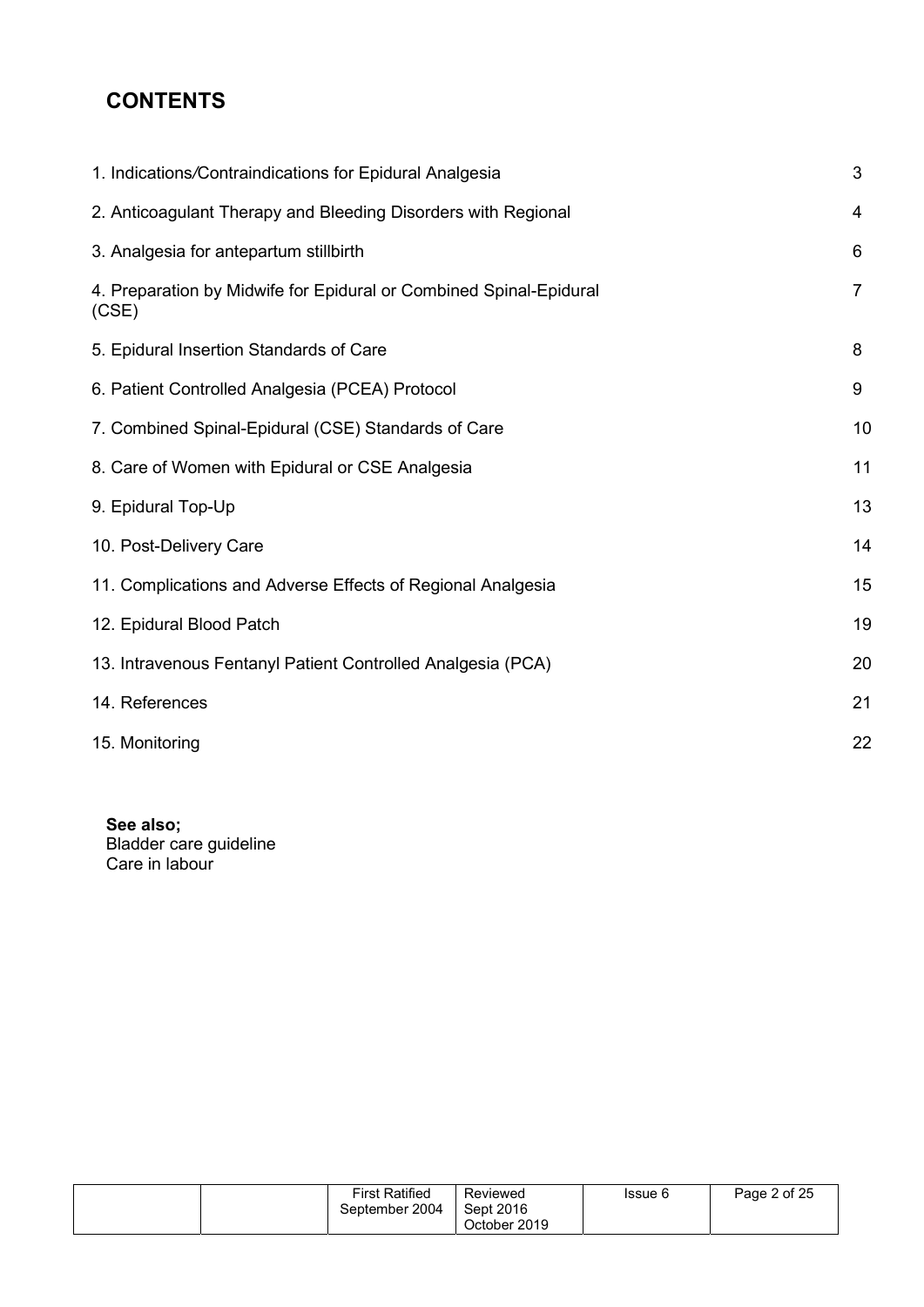## 1. INDICATIONS/ CONTRAINDICATIONS FOR EPIDURAL ANALGESIA

### Indications

- Maternal request (labour pain)
- Maternal medical disease, including:
	- o Pre-eclampsia / hypertension
	- o Cardiac or respiratory disease
- Increased risk of operative delivery, including:
	- o Multiple gestation
	- o Malpresentation
	- o Vaginal birth after caesarean delivery (VBAC)
	- o Maternal obesity

#### Absolute Contraindications

- Maternal refusal
- Sepsis at site of insertion
- Bleeding disorders, anticoagulants, etc (see section 2 below)
- Severe hypovolaemia/ cardiovascular instability

#### Relative Contraindications

Any epidural to be sited in patient with relative contraindication must be discussed with the Duty/Oncall Anaesthetic Consultant prior to proceeding, and discussion should be documented in the notes

- Gross spinal deformity/ previous spinal surgery
- Neurological disorders, e.g. raised intracranial pressure
- Severe systemic sepsis
- Fixed cardiac output states

|  | <b>First Ratified</b><br>September 2004 | Reviewed<br>Sept 2016<br>October 2019 | Issue 6 | Page 3 of 25 |
|--|-----------------------------------------|---------------------------------------|---------|--------------|
|--|-----------------------------------------|---------------------------------------|---------|--------------|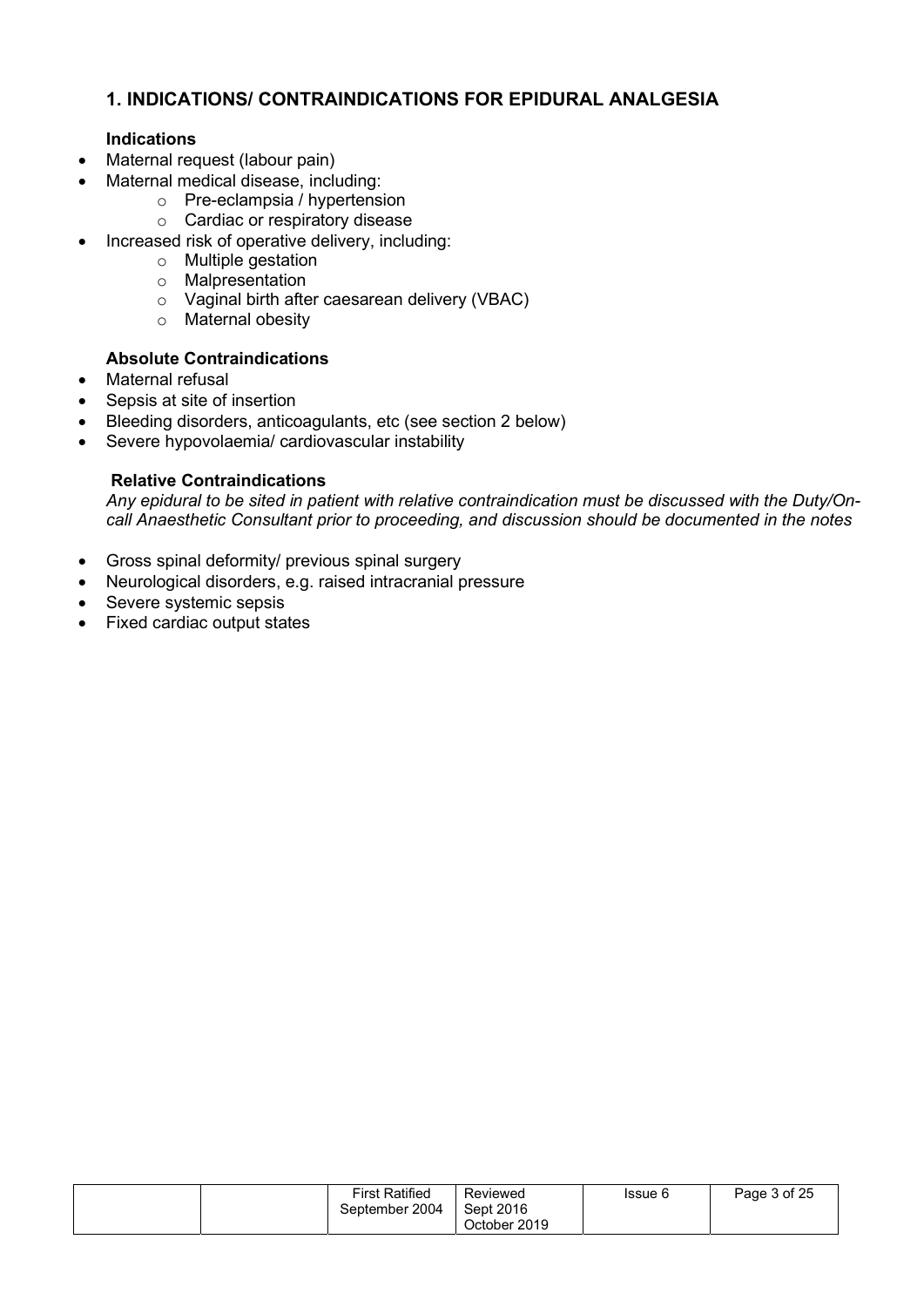## 2. ANTICOAGULANT THERAPY AND BLEEDING DISORDERS WITH REGIONAL ANALGESIA

#### Known disorders of coagulation

The platelet count should be checked before any neuraxial procedure if there is any suspicion of decreasing platelet numbers during routine antenatal testing, signs of the development of preeclampsia, e.g. proteinuria or hypertension, or other clinical features suggesting coagulopathy, placental abruption or if the patient has been given recent anticoagulant therapy. Otherwise, it should not be routine to check platelet numbers and delay neuraxial block whilst these results are awaited.

#### Gestational thrombocytopenia

Women with thrombocytopenia in pregnancy must have a full blood count within 24 hours of the proposed spinal/epidural.

They may have a spinal or epidural if:

- The platelet count is greater than  $100 \times 10^9$ /l
- The platelet count is  $75-100 \times 10^{9}$ /l with a normal coagulation screen, and the platelet count is not rapidly decreasing

If the platelet count is below 75  $\times$  10<sup>9</sup>/l or the coagulation screen is abnormal then a spinal or epidural should not be performed without a strong indication and the approval of the Duty/ On-call Consultant Anaesthetist.

A coagulation screen is not required routinely unless the platelet count is suspected of being below 100 X 10<sup>9</sup> /l.

#### Pre-eclampsia

In mild to moderate pre-eclampsia, spinal or epidural may be inserted within 6h of the last platelet count and clotting studies.

In severe/ fulminating pre-eclampsia or HELLP syndrome, a platelet count and clotting studies must be performed immediately before performing the procedure.

Within these time frames, it is acceptable to perform a spinal or epidural if:

- The platelet count is greater than 100  $\times$  10<sup>9</sup>/l
- The platelet count is 75 100 X 10<sup>9</sup>/l with a normal coagulation screen, and the platelet count is not rapidly decreasing

#### Other disorders of coagulation

Women with other known coagulation disorders should not have a spinal or epidural unless discussed first with the Consultant Anaesthetist and/or a Consultant Haematologist determines that the disorder is adequately corrected. These patients will normally have a clear birth plan for coagulation and regional anaesthesia management on Badgernet

#### Anti-coagulant and anti-platelet therapy

#### General Principles

Thromboprophylactic doses of subcutaneous Unfractionated Heparin or Low Molecular Weight Heparin (LMWH) should be timed to avoid the high-risk time of spinal/epidural insertion or epidural catheter removal. Therefore if the woman is in early labour discuss the type and timing of analgesia with the woman and anaesthetist.

Remember: LMWH does not affect the APTT, PT or INR even at full therapeutic dosage. The clotting screen cannot be used to guide management.

Note that removing an epidural catheter is as hazardous as insertion if fully anticoagulated.

Aspirin

Spinal or epidural analgesia can safely proceed in women on aspirin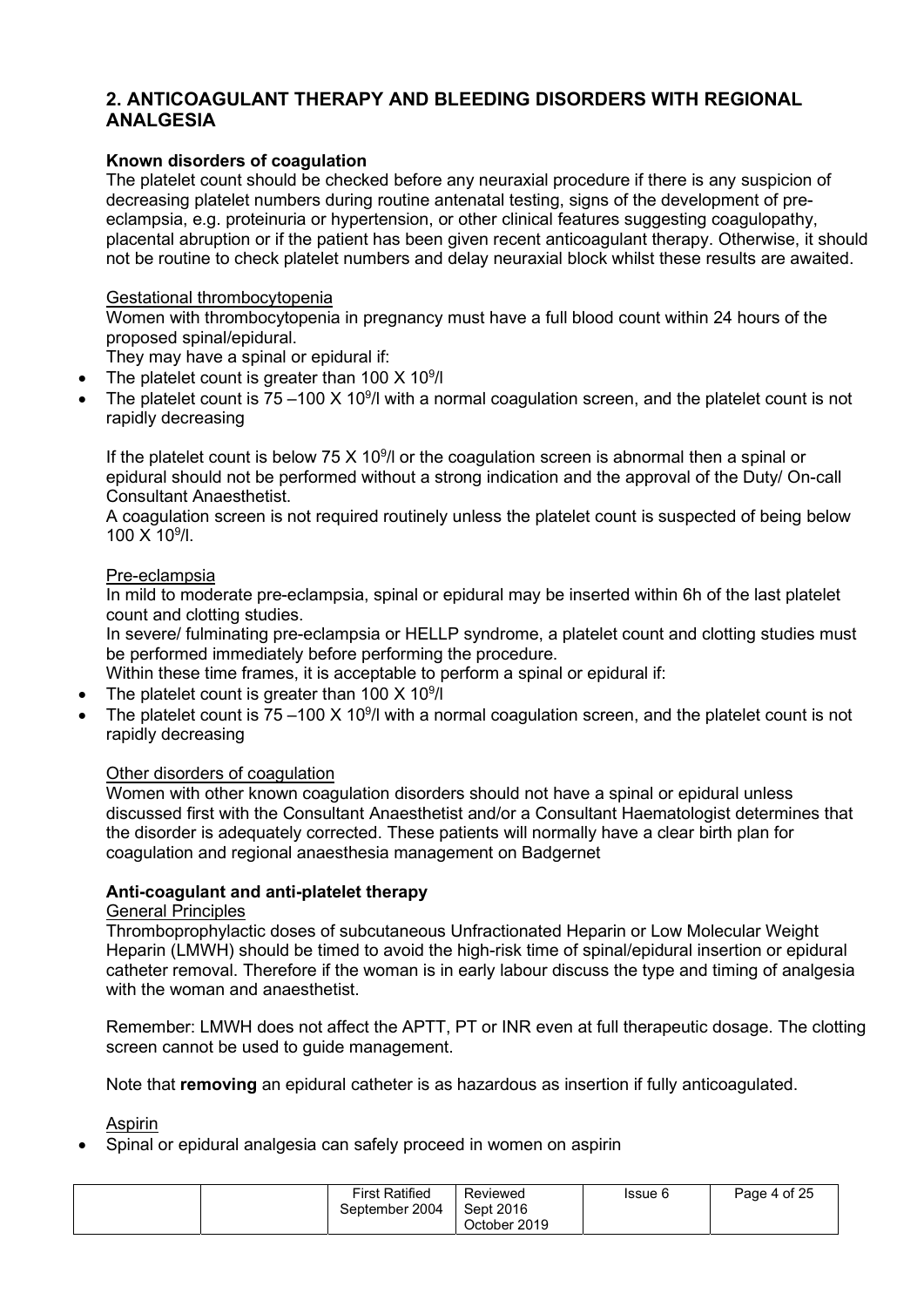Unfractionated Heparin

- Do not perform a spinal or epidural for 4 hours after heparin has been given
- If a spinal or epidural has been removed then the next dose of heparin should be delayed until 4 hours have passed

#### Low molecular weight heparin (LMWH, e.g. enoxaparin)

#### Prophylaxis dose (e.g. enoxaparin 40mg once daily)

- Do not perform spinal or epidural for 12 hours after LMWH has been given
- If a spinal or epidural has been removed then the next dose of LMWH should be delayed until 4 hours have passed

#### Intermediate dose (e.g. enoxaparin 40mg twice daily, 60 mg once daily, 80mg once daily adjusted to weight)

- Some women with BMI > 35 may be risk assessed as requiring antenatal LMWH. The dose will be adjusted by weight, and may be higher than 40mg once daily. As long as the LMWH dose is weightbased, this should still be considered a prophylactic dose. Therefore, neuraxial procedures can be performed 12 hours after the last dose. Anti-Xa Level assays are NOT required in this group of patients.
- Care must be taken to differentiate between women with a high BMI receiving a weightadjusted dose of thromboprophylaxis, and those with a lower BMI receiving the same dose for therapeutic anticoagulation.
- These women will have haematological input, will often require anti-Xa level assays to guide management, and will usually have a clear birth plan on BadgerNet.

Therapeutic dose (e.g. enoxaparin 1mg/kg BD or 1.5mg/kg OD)

- Do not perform spinal or epidural for 24 hours after LMWH has been given
- If a spinal or epidural has been removed then the next dose of LMWH should be delayed until 4 hours have passed

#### Other agents

Further guidance is available from the Association of Anaesthetists of Great Britain and Ireland, the Obstetric Anaesthetists' Association, and Regional Anaesthesia UK, available at:

https://anaesthetists.org/Portals/0/PDFs/Guidelines%20PDFs/Guideline\_regional\_anaesthesia\_patie nts\_abnormalities\_coagulation\_2013\_final.pdf?ver=2018-07-11-163756-520&ver=2018-07-11-163756-520

| <b>First Ratified</b> | Reviewed                  | Issue 6 | Page 5 of 25 |
|-----------------------|---------------------------|---------|--------------|
| September 2004        | Sept 2016<br>October 2019 |         |              |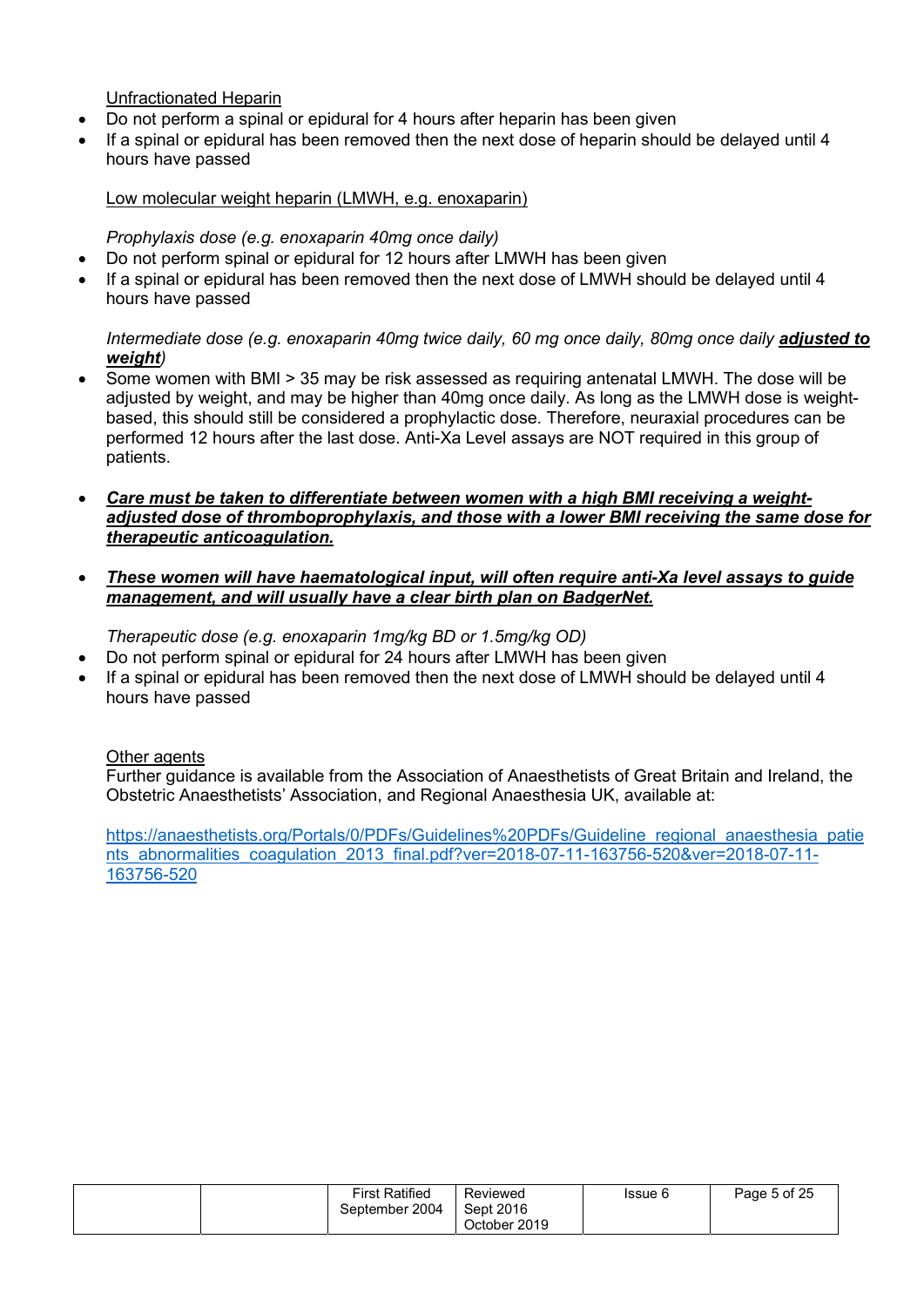## 3. ANALGESIA FOR ANTEPARTUM STILLBIRTH (>28 WEEKS)

All women should be offered the opportunity to discuss options for analgesia with the obstetric anaesthetist. All analgesic modalities should be made available to women, including regional anaesthesia (if no contraindications) and patient controlled analgesia<sup>1</sup>.

If regional analgesia is considered bloods need to be performed within 6 hours, including an FBC and clotting (AAGBI regional anaesthesia guidelines)<sup>2</sup>. An assessment for sepsis, abruption and DIC needs to be taken prior to performing regional anaesthesia.

#### There is a useful patient information leaflet available from the 'labour pains' website (OAA) on analgesia after an antepartum stillbirth which can be offered to mothers.

1. https://www.oaa-anaes.ac.uk/assets/\_managed/editor/File/Guidelines/Intra-

Uterine%20Foetal%20Demise/GTG%2055%20Late%20Intrauterine%20fetal%20death%20and% 20stillbirth%2010%2011%2010.pdf

2. https://anaesthetists.org/Portals/0/PDFs/Guidelines%20PDFs/Guideline\_regional\_anaesth esia\_patients\_abnormalities\_coagulation\_2013\_final.pdf?ver=2018-07-11-163756-520&ver=2018-07-11-163756-520

| <b>First Ratified</b> | Reviewed     | Issue 6 | Page 6 of 25 |
|-----------------------|--------------|---------|--------------|
| September 2004        | Sept 2016    |         |              |
|                       | October 2019 |         |              |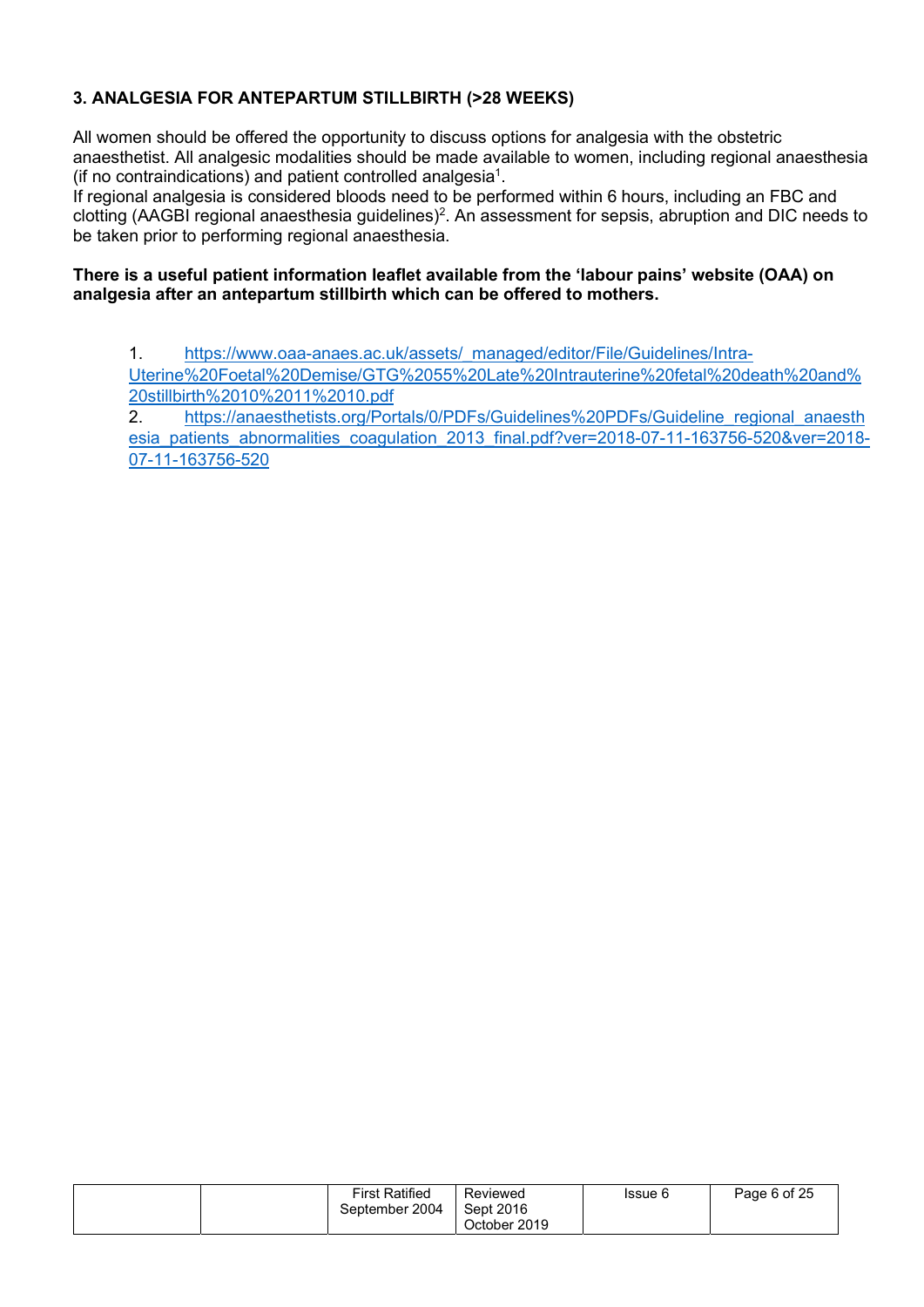## 4. PREPARATION BY MIDWIFE FOR EPIDURAL AND COMBINED SPINAL-EPIDURAL (CSE) ANALGESIA

Discuss pain relief with the woman in labour and give her the Epidural Information Sheet to read if she is considering epidural analgesia. If she requests epidural analgesia:

- Liaise with the shift leader to ensure that there are enough staff on the Labour Ward to manage the epidural.
- Inform Anaesthetist of request for epidural and give the woman's details and indications for the epidural.

In pre-eclampsia, check results of Full Blood Count (FBC) is available according to severity of preeclampsia (i.e. within 6h for mild/moderate pre-eclampsia, immediately for severe pre-eclampsia/ HELLP syndrome – see section 2 above). Routine clotting studies are not required unless the platelet count is known to be low or the patient has a suspected coagulopathy.

- Record baseline observations of blood pressure and fetal heart rate.
- An appropriately sized intravenous (IV) cannula (16G or 18G) must be sited. If not already done, take blood for FBC and Crossmatch and label the tubes immediately.
- Encourage woman to void bladder prior to epidural insertion.
- Collect the epidural trolley, IV infusion (if required), a yellow Patient Controlled Epidural Pump (PCEA), and a 250ml bag of mobile mix solution from the controlled drugs cupboard. For a Combined Spinal/Epidural liaise with the anaesthetist as other drugs may be required. Ensure the epidural trolley is adequately stocked.
- An intravenous infusion is not needed routinely unless the patient is dehydrated or bleeding. If an infusion is required, run through a giving set and needless bionector using a 1 litre bag of Plasmalyte-148.
- Help the anaesthetist position the patient, prepare the epidural equipment, and chosen adhesive dressing. Check all drugs with the anaesthetist. Provide a stool for the anaesthetist if requested and then help the patient to stay in position during the epidural.
- If you have concerns during the procedure, press the call bell and inform the shift leader. The anaesthetist should be informed if additional help is being called.
- CTG monitoring must be maintained throughout the procedure. This may require an assistant. The anaesthetist must be informed if the CTG trace is inadequate to allow appropriate adjustment in positioning.
- Once the epidural catheter is sited, ensure the catheter is appropriately secured. A "Lock-it" dressing is recommended and should be covered with a Tegaderm dressing. Options to further secure the catheter include Opsite spray, Hypafix tape, Sleek tape, and Transpore tape.
- The anaesthetist is responsible for giving the initial bolus dose and setting up the epidural infusion or PCEA pump.
- The blood pressure must be measured every 5 minutes for 20 minutes after every clinician bolus >10 mL and documented on the epidural record. The midwife must stay with the patient continuously during this time.
- Ensure that the epidural pump is working correctly and that the filter is suitably placed and connected.
- See also section 7 (Care of women with Epidural or CSE analgesia), and section 9 (Post-Delivery Care).

|  |  | <b>First Ratified</b><br>September 2004 | Reviewed<br>Sept 2016<br>October 2019 | Issue 6 | 7 of 25<br>Page |
|--|--|-----------------------------------------|---------------------------------------|---------|-----------------|
|--|--|-----------------------------------------|---------------------------------------|---------|-----------------|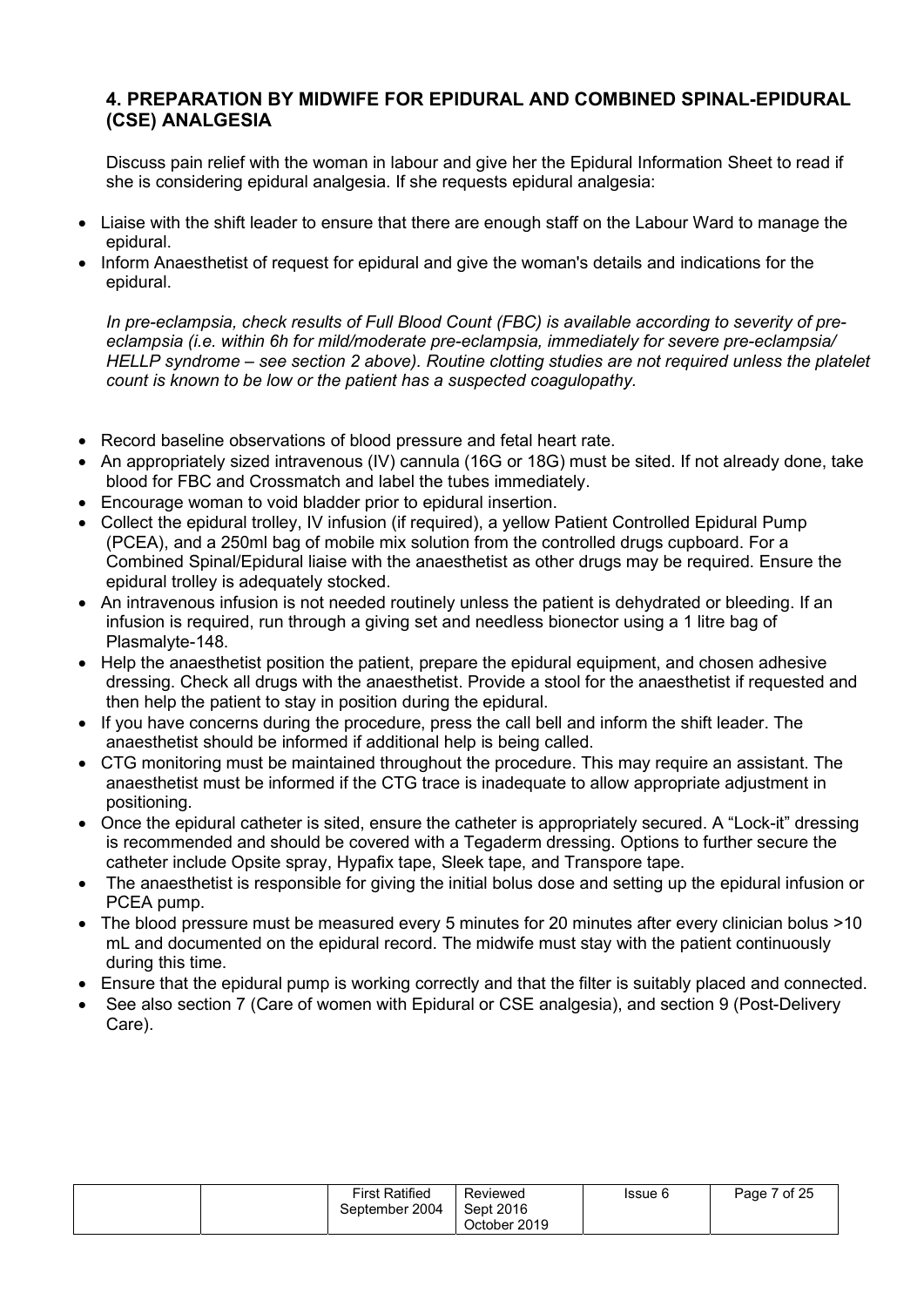## 5. EPIDURAL INSERTION STANDARDS OF CARE

## Consent and Preparation

- Attend the woman as soon as possible after an epidural request is made. If a delay of greater than 30 minutes is expected, the anaesthetist should contact another anaesthetist, e.g. #5007 or the Duty/ On-call Consultant
- Exclude contra-indications
- Check understanding of Epidural Information Sheet, clarify any questions regarding the procedure and its risks
- Advise of necessity for urinary catheter
- Record verbal consent and any specifics of discussion on epidural chart and on electronic BadgerNet record
- Ensure appropriate IV cannula sited, check maternal BP and fetal heart rate
- Assess anatomy of vertebral column

## **Sterility**

- Skin should only be prepared with 0.5% chlorhexidine with 70% alcohol spray and allowed to dry. Under no circumstances should chlorhexidine be kept in the sterile field.
- The use of hat and mask, sterile scrub technique and sterile gown and gloves is mandatory for any neuraxial procedure
- Place drapes to cover patients back and bed

## Preparation of Equipment

Carefully prime filter and catheter with saline

## Performance of Procedure

Patient may be positioned upright or lateral depending on patient preference and experience of the anaesthetist

- Always infiltrate skin and ligaments adequately with 1% lidocaine
- Loss-of-Resistance with saline is the technique of choice
- Pause during uterine contractions
- Warn patient about paraesthesia when threading catheter
- Never withdraw catheter through needle
- 3 6 cm of catheter should be left within the epidural space
- Check for meniscus fall, aspirate for blood or Cerebro-Spinal Fluid
- Ensure the catheter is appropriately secured. A "Lock-it" dressing is recommended and should be covered with a Tegaderm dressing. Options to further secure the catheter include Opsite spray, Hypafix tape, Sleek tape, and Transpore tape
- Any anaesthetist should not have more than 3 attempts at inserting an epidural before calling for assistance (max. 15 minutes). The midwife is required to inform the shift leader if they have concerns during the procedure
- The midwife must maintain CTG contact at all times and will inform the anaesthetist if there is loss of contact to allow repositioning
- Document procedure on electronic BadgerNet record, ensure maintenance epidural regime has been prescribed and ensure patient is on the follow up list

| <b>First Ratified</b><br>September 2004 | Reviewed<br>Sept 2016 | Issue 6 | Page 8 of 25 |
|-----------------------------------------|-----------------------|---------|--------------|
|                                         | October 2019          |         |              |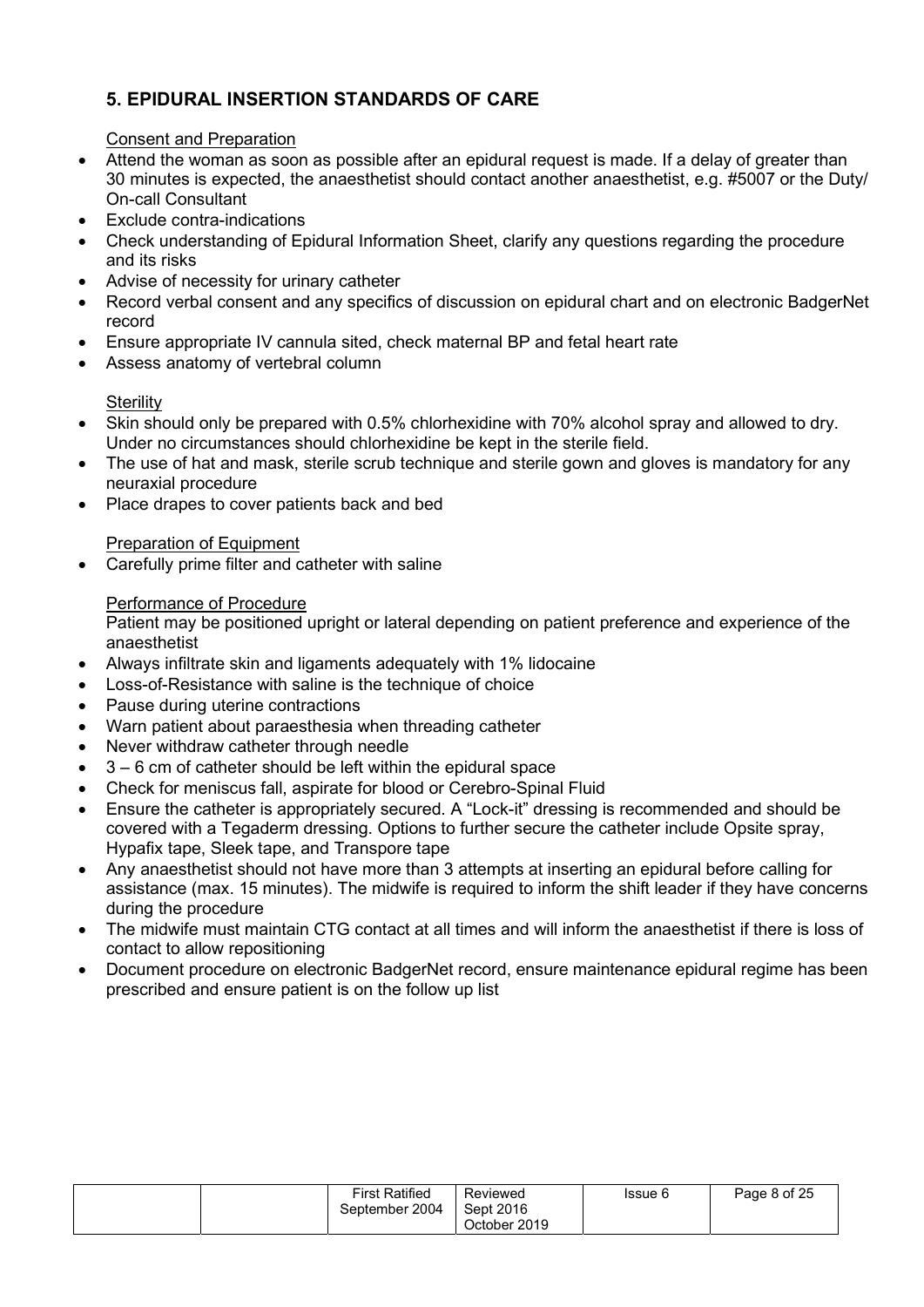## 6. PATIENT CONTROLLED EPIDURAL ANALGESIA (PCEA) PROTOCOL

- For labour analgesia use the mobile mix solution (0.1% bupivacaine and  $2\mu g/ml$  fentanyl). Ask the midwife to obtain the prepared 250 ml bag of mobile mix solution from the controlled drugs cupboard. A 15 - 20ml test dose should be administered either via a 20ml syringe (ensure this is drawn up under aseptic conditions) or using the PCEA pump
- Check fetal heart rate, maternal pulse and blood pressure every 5 minutes for 20 minutes after each top-up of local anaesthetic. Do not leave patient lying on her back but turn from side to side.
- Set up the CADD-Solis epidural pump. The pump has battery back-up power using 4 AA batteries.
- Connect the PCEA administration set to the 250ml epidural bag.
- Manually purge the administration set ensuring bubbles are not caught in the flow control clamp.
- Remove the blue clip and insert the cassette into the pump. Close the cassette clamp and lock with the pump key.
- Switch the pump on and select "Maternity" and "Epidural PCEA".
- Confirm the pump settings:
	- o Background rate at 4 ml/hr
	- o Patient bolus dose at 8ml
	- o Bolus lockout 25 minutes
	- o Maximum number of boluses per hour 2
	- o Container size 250ml
- Prime the administration set if not already primed manually.
- Connect the administration set to the patient (epidural catheter connection) and start the pump.
- Ensure that patients have access to and understand how to use the PCEA button.

| <b>First Ratified</b><br>September 2004 | Reviewed<br>Sept 2016 | Issue 6 | Page 9 of 25 |
|-----------------------------------------|-----------------------|---------|--------------|
|                                         | October 2019          |         |              |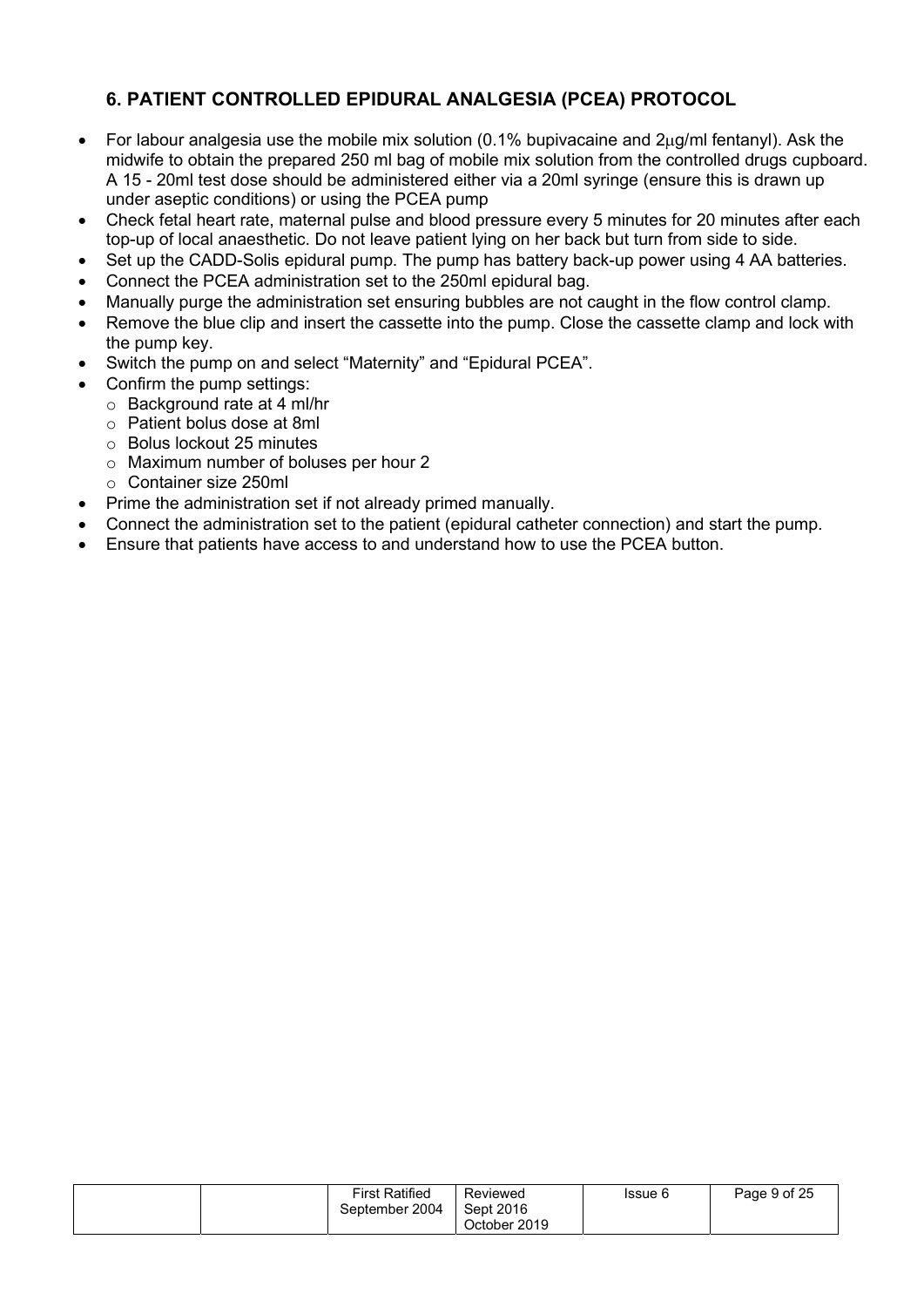## 7. COMBINED SPINAL-EPIDURAL (CSE) STANDARDS OF CARE

CSEs are not normally recommended in early labour, but are very useful in the late first stage or second stage of labour, or following previous failed epidural. Single-shot spinals should not be used alone for labour analgesia as delivery may take longer than the duration of the spinal.

- Prepare as for epidural analgesia.
- Either the sequential, or needle-through-needle techniques may be used according to the experience of the anaesthetist. Trainees must be adequately trained and competent in their chosen technique.
- Recommended dosage for spinal component:
	- $\circ$  2 3 ml 'mobile mix'
	- $\circ$  2 3 ml 0.125% levobupivacaine +/- 5 micrograms fentanyl. This can be made up by adding 1mL saline to 1mL 0.25% levobupivacaine +/- 0.1mL of fentanyl (50mcg/mL). Injectate preparation should be sterile
- Draw up solutions in sterile manner using filter needle
- Start a PCEA infusion as above. Ensure that height of block is monitored.
- Document procedure on electronic Badgernet record, ensure maintenance epidural regimen has been prescribed and ensure patient is on the follow up list.

|  | <b>First Ratified</b> | Reviewed     | Issue 6 | Page 10 of 25 |
|--|-----------------------|--------------|---------|---------------|
|  | September 2004        | Sept 2016    |         |               |
|  |                       | October 2019 |         |               |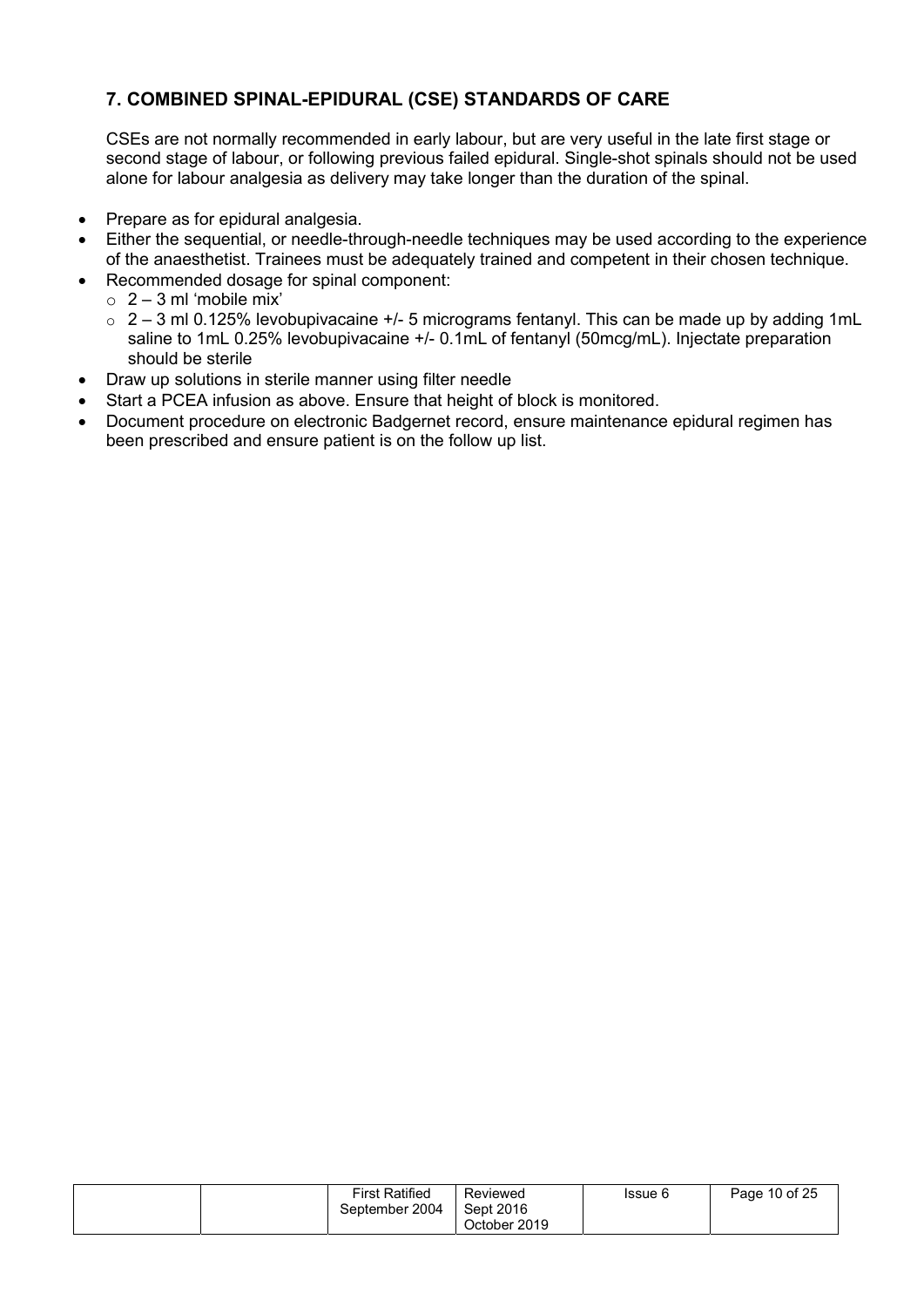## 8. CARE OF WOMEN WITH EPIDURAL OR CSE ANALGESIA

After siting an epidural, the anaesthetist should review the woman after 30 minutes to ensure satisfactory analgesia, or take appropriate action to remedy an inadequate block. The anaesthetist must maintain awareness of the adequacy of all active epidurals and ensure this is handed over at change of shift.

After epidural top-ups or CSE injections record the BP and FH every 5 minutes for 20 minutes (see section 8 for Epidural Top-Up quidance).

#### Epidural Infusions

- Every hour, record infusion rate, BP, upper sensory level and effectiveness of the block on the epidural form. The sensory level is the highest dermatome where there is reduced sensation either to cold (ethyl chloride spray or ice pack).
- If sensory level is above T6 (the xiphisternum) temporarily stop the infusion and inform the Anaesthetist.
- If sensory level is above T4 (the nipples) stop the infusion and inform the Anaesthetist.
- Do not allow the infusion to run out even if you think delivery is imminent.
- Women should not be advised to avoid epidural use in the 2<sup>nd</sup> stage. This is not evidence-based and leads to unnecessary pain.

#### Inadequate Pain Relief

 If the woman is experiencing pain, test the sensory level, turn the patient onto the painful side if block is one-sided, and inform the anaesthetist

#### Positioning

- Avoid the supine position to minimise aorto-caval compression. Use a wedge under the right buttock if the woman needs to be supine or in lithotomy for a procedure.
- Woman may adopt whatever position is comfortable but vary the position to keep the block even on both sides and avoid pressure sores. Always ensure her back is well supported.

#### Hypotension

See section 10 below

## Bladder Care

- Women should be strongly encouraged to empty their bladder prior to epidural/CSE insertion.
- Indwelling (Foley's) catheter should be introduced urethrally when the anaesthesia is effective and the woman can no longer void their bladder spontaneously
- Routine antibiotic cover is not required provided aseptic technique is used.
- Lubrication with instillagel reduces infection risk.
- Attach catheter to inner side of thigh to prevent pulling on bladder neck.
- Regularly empty the urinary bag and document the urine output.
- Check catheter positioning if no/ static urine output over 1h, exclude kinking or obstruction from blood clot.
- Call the obstetric SHO if catheter re-insertion required, difficult insertion or frank haematuria.
- Remove the catheter only when the woman is fully mobile and has full sensation of her lower body. If the catheter is removed prior to instrumental delivery, it should be re-inserted after the delivery.
- Ensure the woman can void 6 hours after removing the urinary catheter. Measure and Document the amount of urine passed by the woman. See Bladder Care Guidelines for further information.

#### Mobilisation

 Encourage the woman to move regularly on the bed. If her BP is stable and she wishes to stand up, then check there is no weakness of the legs when doing a straight leg raise. She then may attempt to

| <b>First Ratified</b><br>September 2004 | Reviewed<br>Sept 2016<br>October 2019 | Issue 6 | Page 11 of 25 |
|-----------------------------------------|---------------------------------------|---------|---------------|
|-----------------------------------------|---------------------------------------|---------|---------------|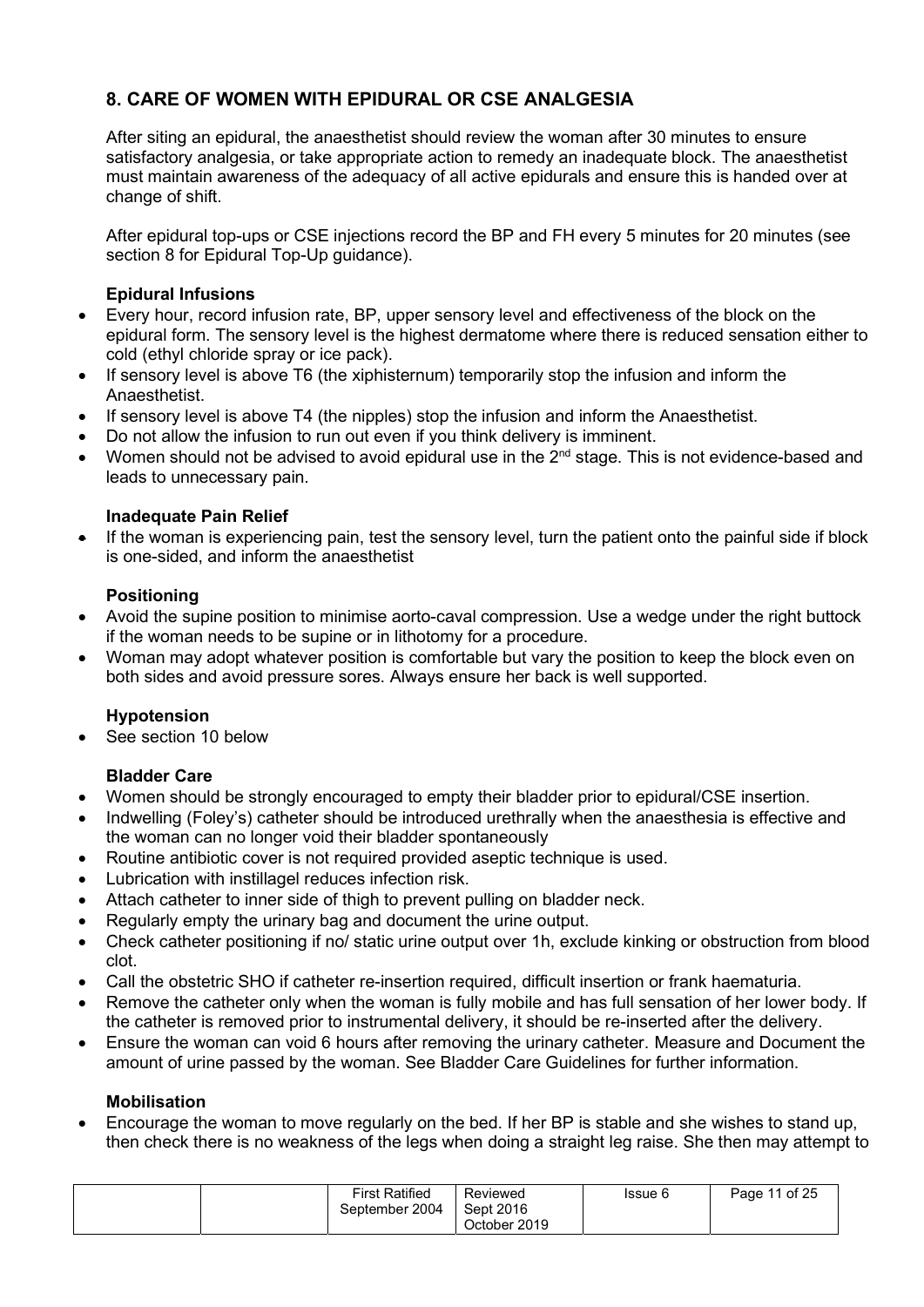stand while accompanied by a midwife. If her legs feel steady she may walk, but must have a midwife with her while standing. If an IV infusion is running the cannula should be capped off while the woman is walking.

## Pyrexia

 Monitor the woman's temperature every hour. An epidural in labour is associated with an increase in body temperature, however persistent significant pyrexia (>38°C) requires a full clinical assessment.

## Pethidine

 Be alert for respiratory depression if epidural or spinal opioids are used, especially if pethidine was given recently (see Section 10). Occasionally, the baby may have respiratory depression if the mother has had epidural fentanyl, although the effect is usually less than is seen with pethidine. Respiratory depression due to fentanyl can be reversed by naloxone.

#### Removal of epidural catheter

- First check that the woman has not received anticoagulants or could have a coagulopathy from heavy bleeding. HELLP syndrome etc. Position the woman in the left lateral position and gently remove the epidural catheter. Check the catheter is complete with another midwife and document this on the epidural form. Spray the site with Opsite and apply a small dressing. Call the anaesthetist if the catheter is difficult to remove.
- If the woman is on heparin, removal of the epidural catheter may have to be delayed (see Section 2).

## Oral intake in labour with epidural analgesia

- An epidural in labour **is not** a contra-indication to eating and drinking in labour.
- Decisions about oral intake in labour should be multi-disciplinary and individualised to each patient's risk profile.

| <b>First Ratified</b><br>September 2004 | Reviewed<br>Sept 2016<br>October 2019 | Issue 6 | Page 12 of 25 |
|-----------------------------------------|---------------------------------------|---------|---------------|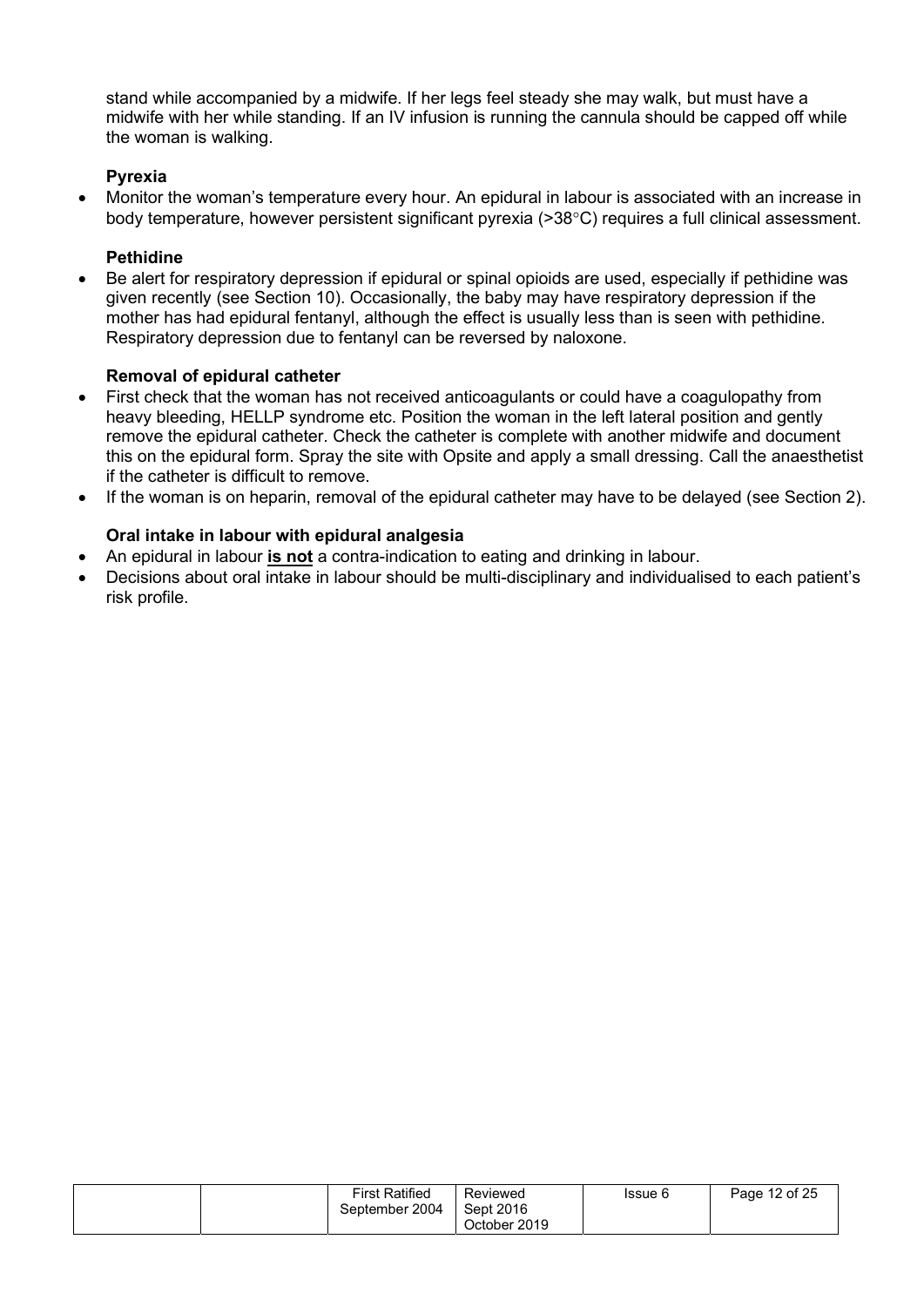## 9. EPIDURAL TOP-UP

- Epidural top-ups and clinician boluses should only be performed by an anaesthetist
- The epidural should be topped up when a more extensive block is required (e.g. for operative vaginal delivery or caesarean section), or if the epidural is wearing off.
- For urgent caesarean section, give a top up as soon as safely possible so that surgery is not delayed.

#### Standards of Practice

- Record baseline observations of BP, pulse, FH and stage of labour.
- Position patient appropriately, usually on side where the pain is returning.
- For inadequate pain relief in labour, PCEA pumps can be used to administer a top-up of mobile mix by programming a loading dose. Alternatively a top up may be delivered via syringe but care must be taken to ensure strict asepsis. See section 10 for recommended regimens.
- For operative delivery 20ml 2% lidocaine, or 10ml 0.5% levobupivacaine + 10ml 2% lidocaine should be administered in incremental boluses. 0.1ml of 1:1,000 adrenaline in addition will improve block duration. Adrenaline should only be added immediately prior to administration.
- Epidural top-ups may take place in the labour room or in theatre, however top-ups in the labour room require the same monitoring and availability of fluids and drugs to manage any cardiovascular disturbance as would be available in theatre, and the anaesthetist must remain with the woman at all times.
- Minimum monitoring standards include maternal HR, ECG and NIBP every 5 minutes, and fetal HR monitoring as long as reasonable practicable when preparing for operative delivery.
- Document the top-up on electronic BadgerNet record.

|  | <b>First Ratified</b><br>September 2004 | Reviewed<br>Sept 2016<br>October 2019 | Issue 6 | Page 13 of 25 |
|--|-----------------------------------------|---------------------------------------|---------|---------------|
|--|-----------------------------------------|---------------------------------------|---------|---------------|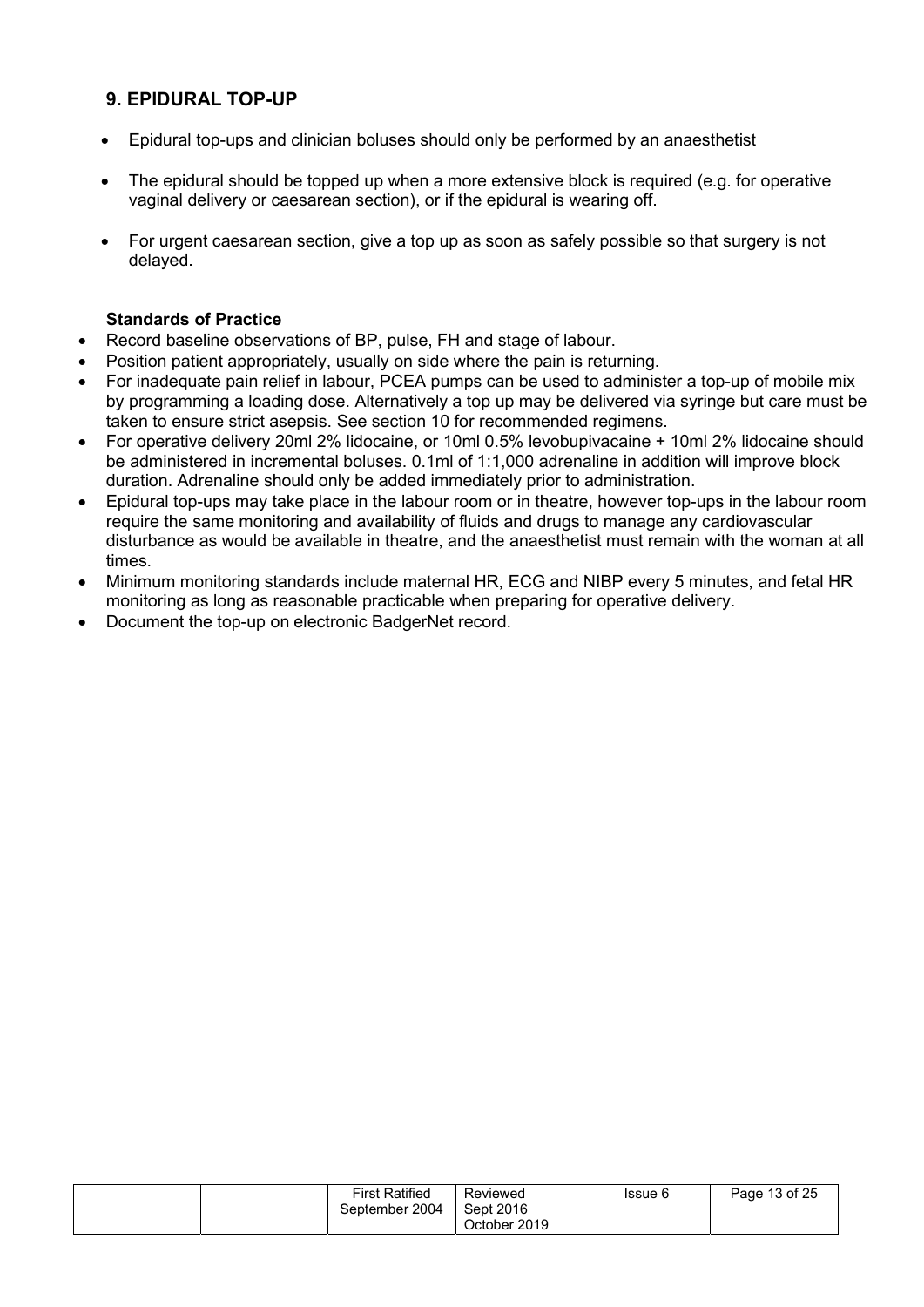## 10. POST-DELIVERY CARE

- Provided there is no concern about perineal tears, post-partum haemorrhage, or the coagulation status of the woman, the epidural catheter may be removed after completion of the third stage
- The midwife should confirm the blue tip is intact and document this in the notes (see section 7 above)
- All epidural catheters must be removed before the woman leaves the Labour Ward
- The return of full motor power must be assessed and documented before the woman is allowed to mobilise
- Any concerns regarding the return of neurological function, headache or backache should be referred to the anaesthetist

#### Anaesthetic follow up

- All women who have received an epidural must be reviewed the following day on the post-natal ward
- The 'Anaesthetic Follow Up' proforma on the electronic Badgernet record must be completed
- In particular, women should be screened for the presence of:
	- o On-going neurological deficit
	- o Headache or backache
	- o The ability to pass urine once the catheter has been removed
	- o The effectiveness of analgesia provided during labour
- See section 10 for management of PDPH and delayed neurological recovery

| <b>First Ratified</b><br>September 2004 | Reviewed<br>Sept 2016<br>October 2019 | Issue 6 | Page 14 of 25 |
|-----------------------------------------|---------------------------------------|---------|---------------|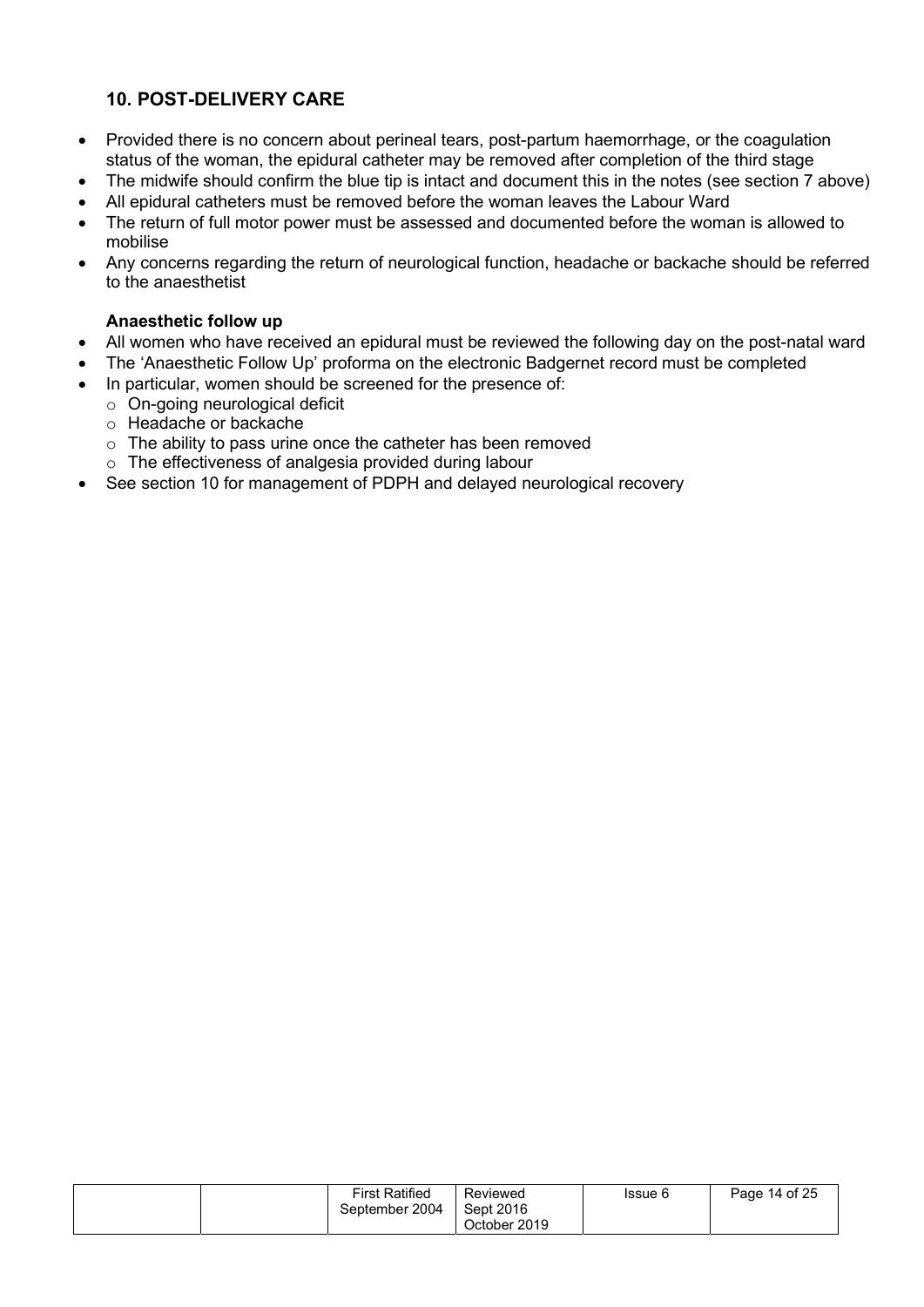## 11. COMPLICATIONS AND ADVERSE EFFECTS OF REGIONAL ANALGESIA

### Inadequate Pain Relief\*

If the woman reports on-going pain after epidural insertion, attend urgently and perform a full assessment:

- Where is the pain?
- Examine for block height, examine for unilateral block or missed segments, and check for sacral coverage
- Check how far through labour the woman has progressed, and the orientation of the fetal head
- Rule out a full bladder

Note: Any top up > 10 ml of mobile mix requires the same level of monitoring as when the epidural is first inserted (i.e. the BP must be measured every 5 minutes for 20 minutes after every top-up and documented on the epidural record. The midwife must stay with the patient continuously during this time, see section 3).

#### No/ Low block

- Give 10 20 ml low dose mix from bag with mother in normal position
- Recheck in 20 minutes consider resite at different interspace if still not high enough

#### Unilateral block

- Place patient in lateral position, painful side down
- Give 10 ml low dose mix
- Recheck in 20 minutes if still sore give 10 ml low dose mix +/- 50 micrograms fentanyl in same position
- Recheck in 20 minutes consider resite at different interspace if still inadequate

#### Missed segment

- Give 5 10 ml low dose mix +/- 50 micrograms fentanyl
- If worse on one side give this while mother positioned sore side down
- Recheck in 20 minutes consider resite at different interspace if still inadequate

#### Poor sacral coverage

- Groin/ vaginal/ rectal/perineal pain suspected
- Check feet for S1/2 dermatome
- Give 10 20ml low dose mix with mother sat upright
- Recheck in 20 minutes consider resite at different (preferably lower) interspace if still inadequate, or consider CSE

#### Back pain/ Rectal pressure

- More common in latter stages of labour, especially if OP fetal head orientation
- If block adequate on testing give 5 10ml low dose mix +/- 50 micrograms fentanyl but warn mother complete relief may not be achievable
- Recheck in 20 minutes consider resite at different interspace if still inadequate

Remember the "TWO STRIKES AND IT'S OUT" rule – always consider re-siting after 2 failed attempts at troubleshooting!

#### \*Modified from oaa-anaes.ac.uk/assets/\_managed/cms/files/Glasgow%20Epidural%20troubleshooting4-1.pdf

|  | <b>First Ratified</b><br>September 2004 | Reviewed<br>Sept 2016 | Issue 6 | Page 15 of 25 |
|--|-----------------------------------------|-----------------------|---------|---------------|
|  |                                         | October 2019          |         |               |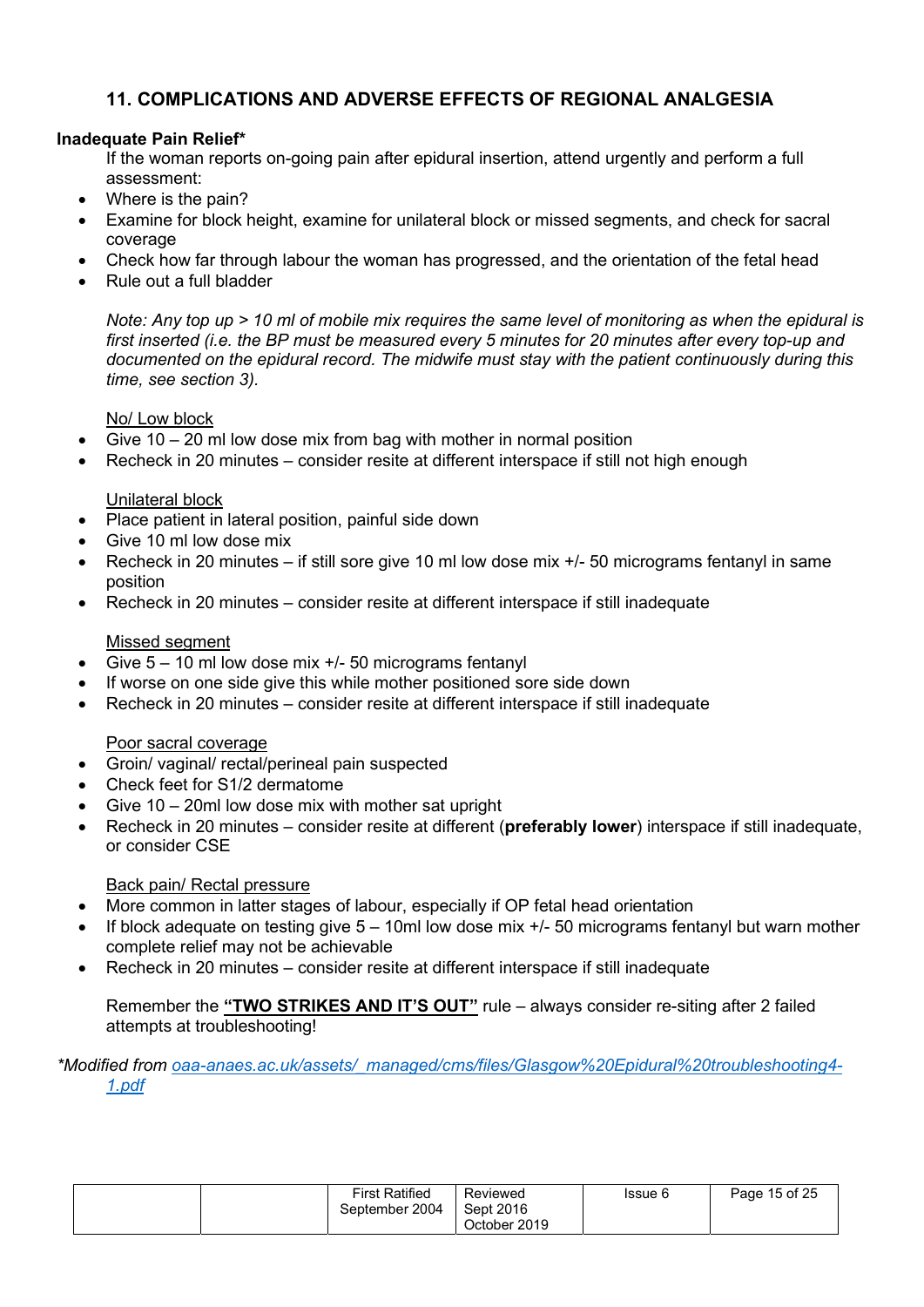## Hypotension

- Hypotension most commonly occurs after induction of epidural analgesia and is aggravated by supine hypotension syndrome.
- The woman may have pallor and nausea. The CTG may become abnormal.
- Treatment :
	- $\circ$  Level the bed and lie woman in the left lateral position
	- o Call for help
	- o Give oxygen 4L/min via facemask
	- o Give 500ml bolus of IV Plasmalyte
	- o Inform obstetrician and anaesthetist
	- o Monitor the blood pressure, maternal pulse and CTG
- If the blood pressure does not improve, the anaesthetist should give vasoconstrictor boluses of metaraminol 0.25mg or phenylephrine 50mcg. Observe for bradycardia.
- The obstetric registrar must be informed.

## Accidental Dural Puncture

## Following dural tap

- Consider giving a low-dose spinal anaesthetic via the Tuohy needle to provide immediate pain relief. Wait 2 minutes before removing needle/ syringe to avoid the local anaesthetic leaking away
- Consider inserting the catheter as a spinal catheter but only if urgent operative delivery or significant difficulty with second epidural attempt is anticipated.
- Consider attempting to re-site an epidural catheter in another space (usually higher up the spine). The anaesthesist should consider contacting a senior anaesthetist before continuing with the procedure.
- Alternatively, discuss other analgesic options, such as PCA fentanyl
- Inform obstetric registrar and midwife shift leader, and On-call/Duty Consultant Anaesthetist.
- Document dural tap on the epidural form, on electronic Badgernet record and the follow up list. Write instructions in the notes following this protocol.

## Intra-thecal catheter management

- An intra-thecal catheter must be clearly labelled and documented, the midwife, shift lead, obstetrician and consultant anaesthetist must be informed, and it must be clearly handed over at change of shift.
- Top-Up's are to be delivered only by the anaesthetist.
- If a patient with an intrathecal catheter requires operative delivery, the Duty/On-call consultant must be contacted and is expected to attend.

## Managing an epidural catheter following dural puncture from previous epidural insertion attempt

- Give small increments of mobile mix (e.g. 5 ml) to establish epidural block as excessive spread may occur. The effective dose is usually about half the normal epidural dose.
- Set up and prime the PCEA pump using Mobile-Mix, but select "Dural Tap" instead of "Epidural PCEA". This program will administer a background infusion of 5 ml/hr. Additional Clinician Boluses can be administered from the pump or via syringe if needed but should only be given by an anaesthetist.
- Regularly review the height of the block and ensure the midwife is doing the same.

## After delivery

- Patient may mobilise gently after delivery. She should avoid straining.
- Maintain hydration.
- Prescribe regular fybogel and regular analgesia.
- Visit daily while in hospital.
- Anaesthetic team to follow-up via telephone after patient has been discharged home.

| First Ratified<br>Page 16 of 25<br>Reviewed<br>Issue 6<br>Sept 2016<br>September 2004<br>October 2019 |  |  |
|-------------------------------------------------------------------------------------------------------|--|--|
|-------------------------------------------------------------------------------------------------------|--|--|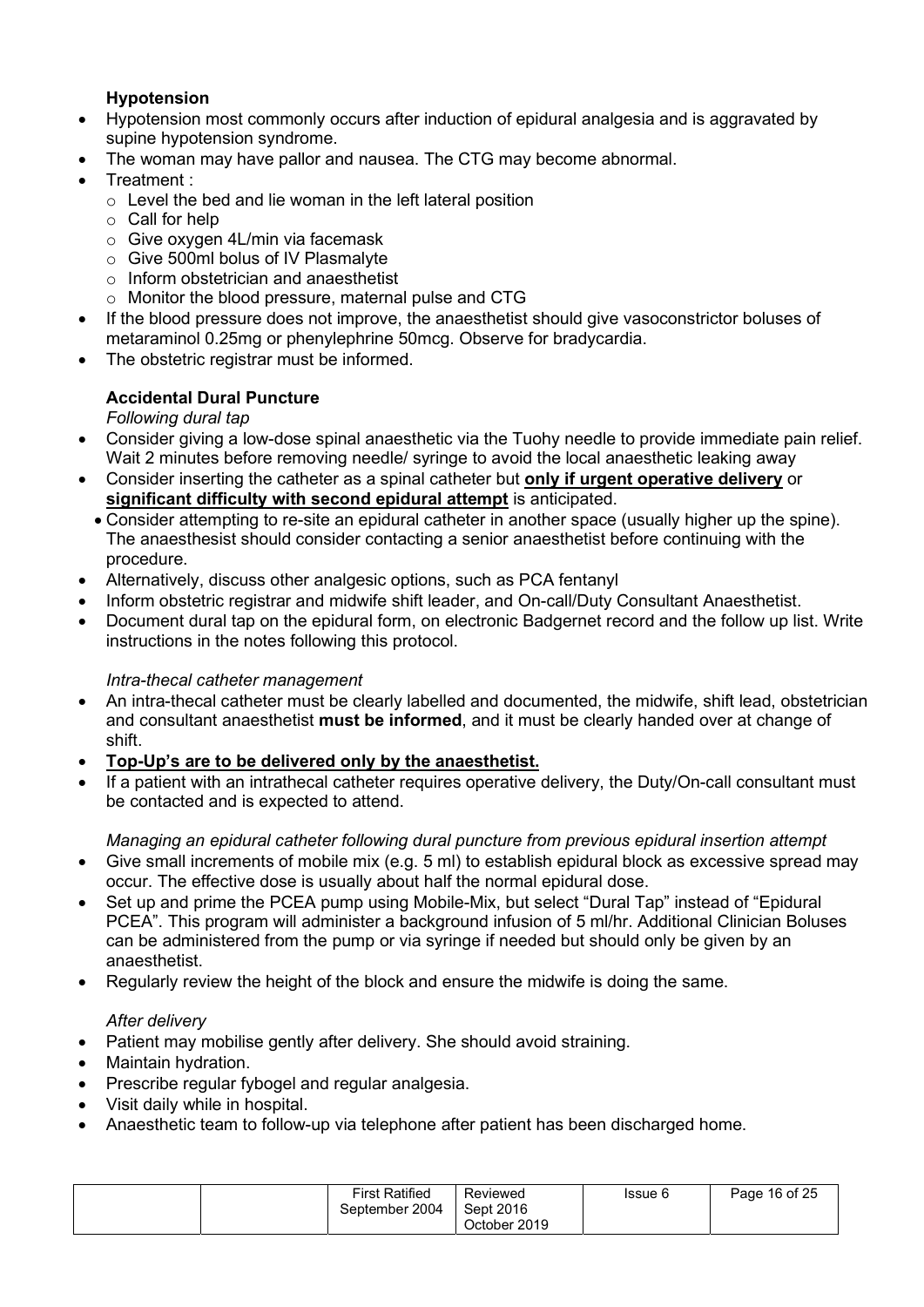If a post-dural puncture headache is suspected

- Ensure anaesthetic review within 24h
- Take a full medical history and physical examination to exclude other causes of post-natal headache
	- Provide information leaflet on PDPH
		- https://www.labourpains.com/assets/\_managed/cms/files/Headache\_after\_epidural .pdf
- The following should be considered:
	- Best rest may reduce symptoms but may increase risk of thromboembolic complications
	- Consider thromboprophylaxis in all women with reduced mobility due to PDPH
	- **Encourage oral fluid intake to maintain hydration**
	- Regular simple oral analgesia, including paracetamol, weak opioids and NSAIDs if not contra-indicated
	- Stronger opioid courses should be limited to <72h
	- **Consider stool softener or laxative to reduce straining**
	- Caffeine may be offered, but limited to 24h duration with a maximum dose of 900mg (200mg maximum in breastfeeding women)
	- Offer an epidural blood patch if symptoms affect daily living and care of baby (see section 11)
- Follow up should continue daily until the headache resolves, including after hospital discharge, whether or not an epidural blood patch is performed. Details of the headache, associated symptoms and management should be recorded on electronic Badgernet record.
- No patient with a suspected dural leak headache or neckache should be allowed home without the approval of a consultant anaesthetist.
- Before discharge, women should be given information on symptoms that require further medical assessment and who to contact. A letter to the GP and community midwife should be sent detailing the diagnosis and treatment.

## Spinal Opioids including Respiratory Depression

- If epidural or spinal opioids (e.g. fentanyl, diamorphine) are used the patient should be monitored for respiratory depression, which may occur hours after the original dose.
- Usually the patient will become very drowsy before their respiratory rate is affected. The respiratory rate may fall to less than 6/min or the patient may have a respiratory arrest.
- Treatment of severe respiratory depression.
	- **Call for help, consider 2222 priority call**
	- **Clear the airway**
	- Ventilate using a facemask
	- Give IV naloxone 0.4mg
- Itching over body or face.
	- $\circ$  Severe itching may be treated with chlorpheniramine 10mg IM/ slow IV, or naloxone 0.2mg subcutaneously.

#### Nausea

- Treat with cyclizine 50mg diluted in 20 ml water slowly IV
- Give ondansetron 4mg IV if cyclizine is not effective

## Urinary retention

Manage as for standard epidural analgesia.

| <b>First Ratified</b><br>September 2004 | Reviewed<br>Sept 2016<br>October 2019 | Issue 6 | Page 17 of 25 |
|-----------------------------------------|---------------------------------------|---------|---------------|
|-----------------------------------------|---------------------------------------|---------|---------------|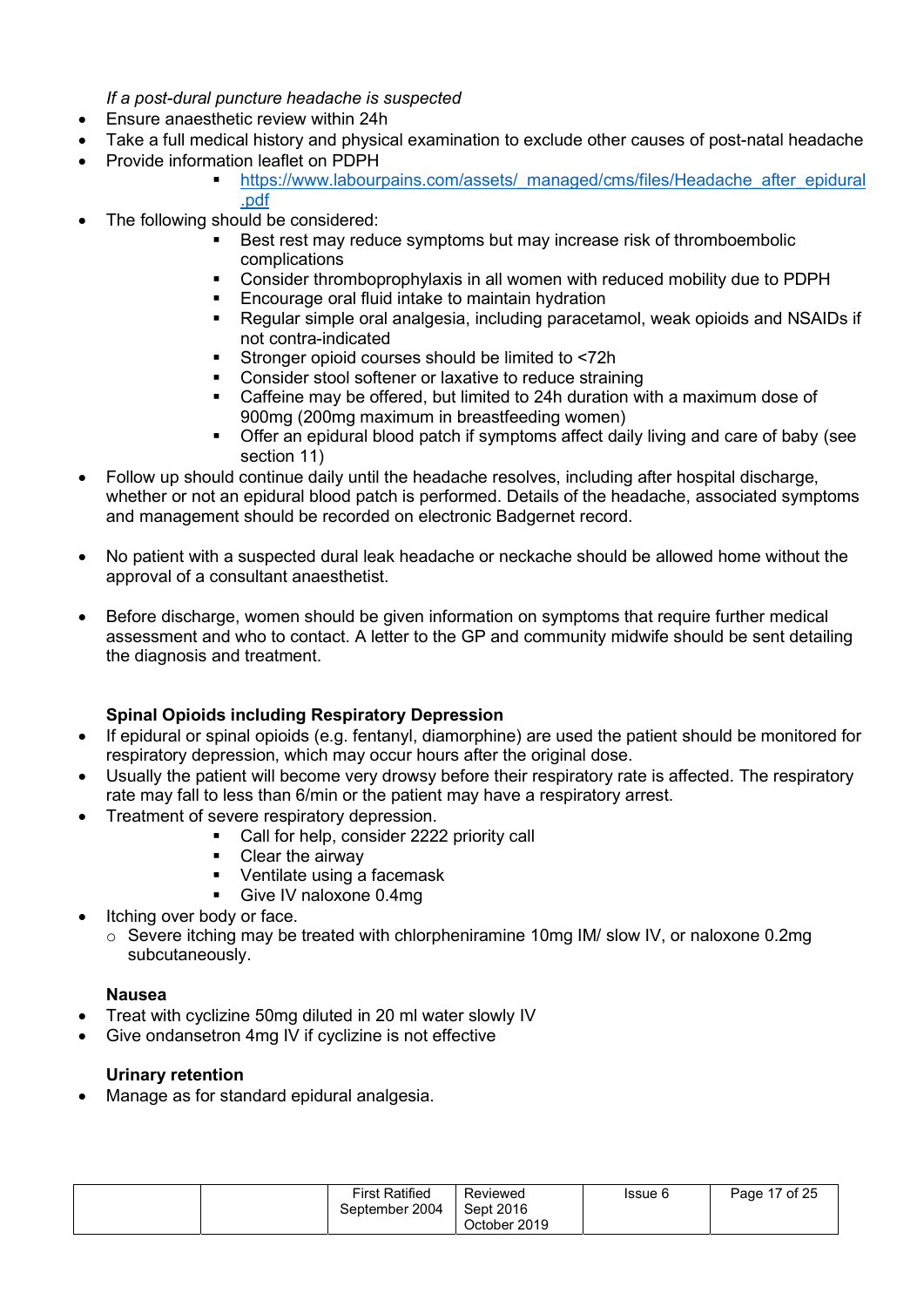## **Total Spinal**

- Excessive spread of local anaesthetic in the CSF results in a total spinal anaesthetic. This is rare and is usually caused by an epidural top-up being accidentally injected intrathecally (into the CSF).
- The effects in the patient are:
	- **A** numb feeling "all over"
	- **•** Difficulty breathing
	- **Respiratory arrest**
	- **Loss of consciousness with dilated and unresponsive pupils**
	- **Hypotension and bradycardia**

#### Treatment of total spinal

- Call for help (anaesthetist, obstetrician, shift leader and ODP) consider priority 2222 call to get further anaesthetic trained help quickly
- Left pelvic tilt with wedge under right buttock
- Manage according to ABCDE principles
- Ensure full maternal and fetal monitoring
- Total spinal will require rapid induction of anaesthesia with tracheal intubation and supportive care with IV fluids and vasopressors
- Operative delivery may be required if fetal compromise work with MDT

#### Delayed neurological recovery

- Motor block should fully recover within 6 hours of an epidural or spinal injection. Sensory block may take slightly longer to recover especially if 0.5% bupivacaine has been used. Occasionally small areas of numbness may persist for about 24 hours after large doses of epidural 0.5% bupivacaine
- Call the duty anaesthetist if there is delayed neurological recovery after regional analgesia in case it is due to an underlying nerve injury

#### Role of the anaesthetist

- Urgently attend patient
- Take full history, including neurological symptoms, labour details, anaesthetic technique and drugs used, and examine patient
- Discuss with Duty/ On-call consultant anaesthetist

## Central Pathology Suspected (e.g. spinal haematoma)

- Urgent consultant review
- Arrange urgent MRI
	- St Peter's MRI department open 7am to 8pm
	- Out-of-hours requires transfer to St George's Hospital for imaging
- Early discussion with neurosurgical team at St George's Hospital and online referral via www.referapatient.org
- Anticipate urgent transfer to St George's Hospital
- Document all findings on electronic Badgernet record, complete Datix form

|  | <b>First Ratified</b><br>September 2004 | Reviewed<br>Sept 2016<br>October 2019 | Issue 6 | Page 18 of 25 |
|--|-----------------------------------------|---------------------------------------|---------|---------------|
|--|-----------------------------------------|---------------------------------------|---------|---------------|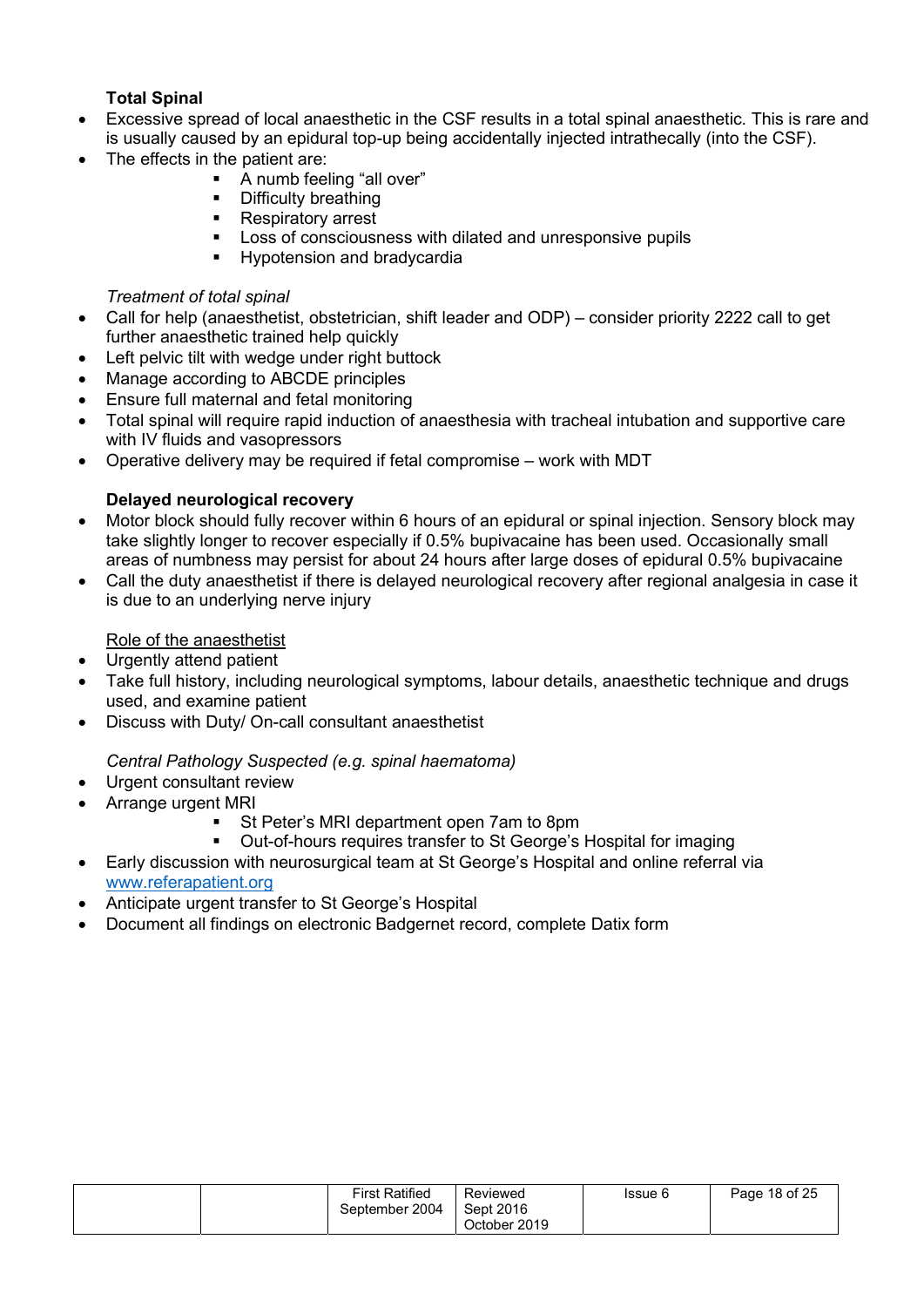## 12. EPIDURAL BLOOD PATCH

- The decision to perform an epidural blood patch should be made by the Duty/ On-call consultant anaesthetist. A blood patch should be offered if a dural leak headache or neckache has prevented mobilisation for 24 hours.
- Exclude contra-indications, including recent anti-coagulant dose (see section 2), local or systemic infection, and absence of red-flag symptoms suggesting an alternative diagnosis
- Obtain written consent from patient using consent form, explaining the benefits, risks and side effects

#### **Benefits**

Complete relief in up to one-third of patients. Partial relief in 50 – 80%

#### Risks and side effects

- Repeat dural puncture
- Back pain during and for several days afterwards
- Rare complications bleeding, nerve damage, infection

#### Standards of Practice

- Perform blood patch on labour ward
- Requires 2 clinicians Consultant Obstetric Anaesthetist to perform epidural injection, second clinician to take blood
- Both clinicians should ensure full aseptic technique
- Establish cardiovascular monitoring and IV access in case of bradycardia during procedure
- Ideally use one interspace below where dural tap occurred
- Inject blood into epidural space immediately after venesection. Volumes of 20ml recommended if tolerated by patient
- Patient should remain supine for 1 2h
- Regular maternal observations for heart rate, blood pressure and temperature should be made following procedure, the frequency and duration according to clinical circumstance
- Prescribe regular laxative and advise against staining and heavy lifting for several days
- Ensure anaesthetic follow up within 4h to assess effect on headache and presence of side effects Following this, allow to mobilise and consider discharge home if appropriate
- Follow up should continue as per section 10, including written information for patient and letter to GP and community midwife
- Ensure full documentation on electronic Badgernet record

|  | <b>First Ratified</b><br>September 2004 | Reviewed<br>Sept 2016<br>October 2019 | Issue 6 | Page 19 of 25 |
|--|-----------------------------------------|---------------------------------------|---------|---------------|
|--|-----------------------------------------|---------------------------------------|---------|---------------|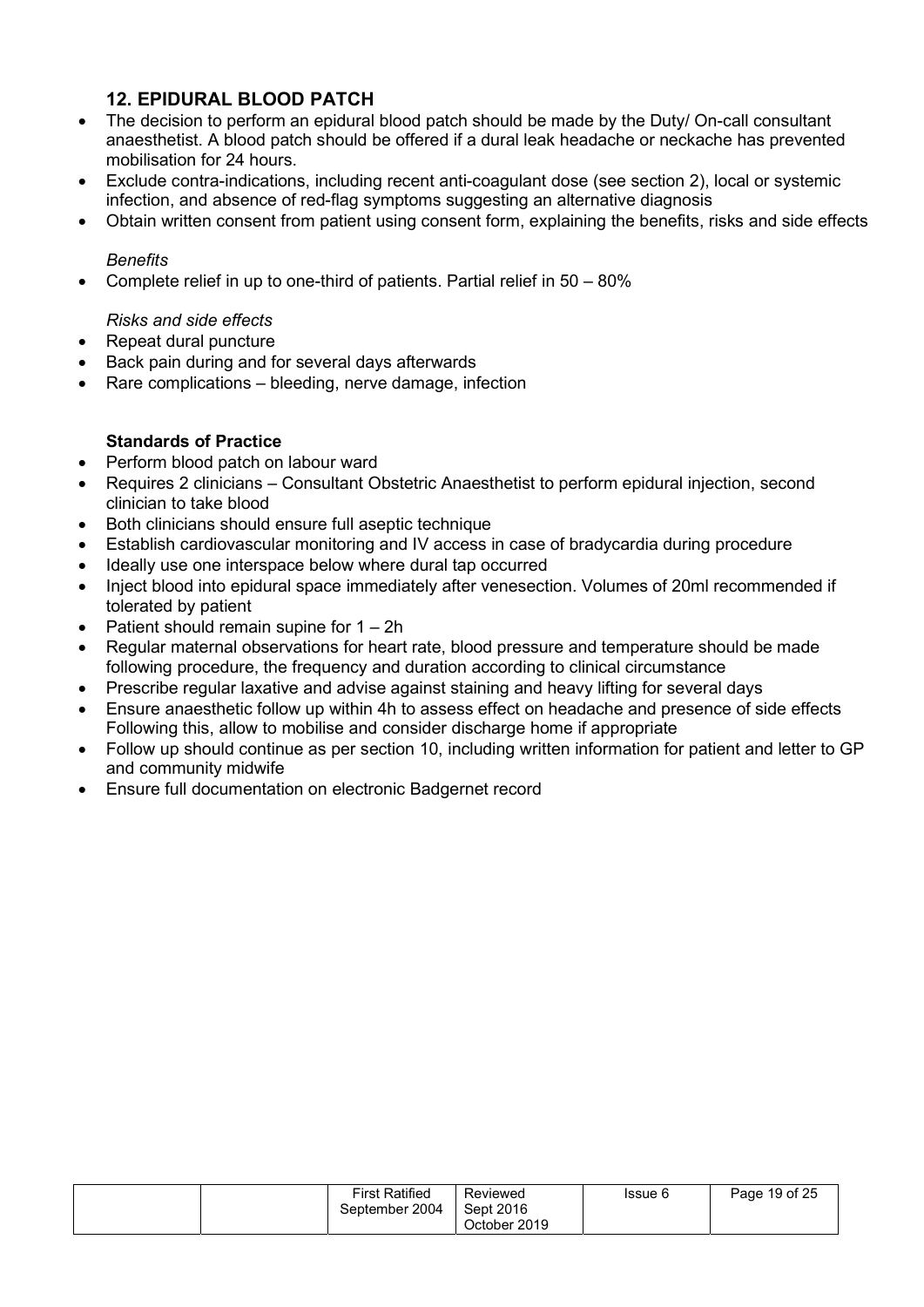## 13. INTRAVENOUS FENTANYL PATIENT CONTROLLED ANALGESIA (PCA)

Fentanyl PCA may be offered to women in labour who require pharmacological analgesia but who have contraindications to epidurals or IM injections (for example women who are being treated with anticoagulants).

Fentanyl is more potent than pethidine and has a faster onset of action, making it more suitable for PCA in labour.

Protocol

- An IVAC PCAM pump and PCA giving sets should be kept on the labour ward.
- If the woman requires parenteral analgesia then the on-call labour ward anaesthetist should set up a fentanyl PCA. Consider anti-emetic prophylaxis prior to PCA commencement.
- Pre-diluted syringes of 1000mcg fentanyl in 50ml 0.9% saline for PCA usage are kept in the labour ward controlled drug cupboard
- The PCA pump should then be set up with the following settings:
	- **Fentanyl concentration 20mcg/ml**
	- **Bolus dose 20mcg**
	- Dose duration Stat
	- **Lock out 3 minutes**
	- Four-hour max 1.6mg (1600mcg)
- The anaesthetist should connect the PCA pump to the patient's IV cannula and administer 20mcg loading doses until the woman is comfortable.
- The woman needs one to one midwifery care as monitoring of respiratory rate and sedation is mandatory whilst on PCA.
- Observations should be documented on the standard hospital PCA charts.
- If nausea is experienced whilst on PCA ondansetron 4mg IV can be given as a rescue antiemetic.
- After delivery the baby must be monitored for respiratory depression. Naloxone may be required as for respiratory depression following maternal pethidine.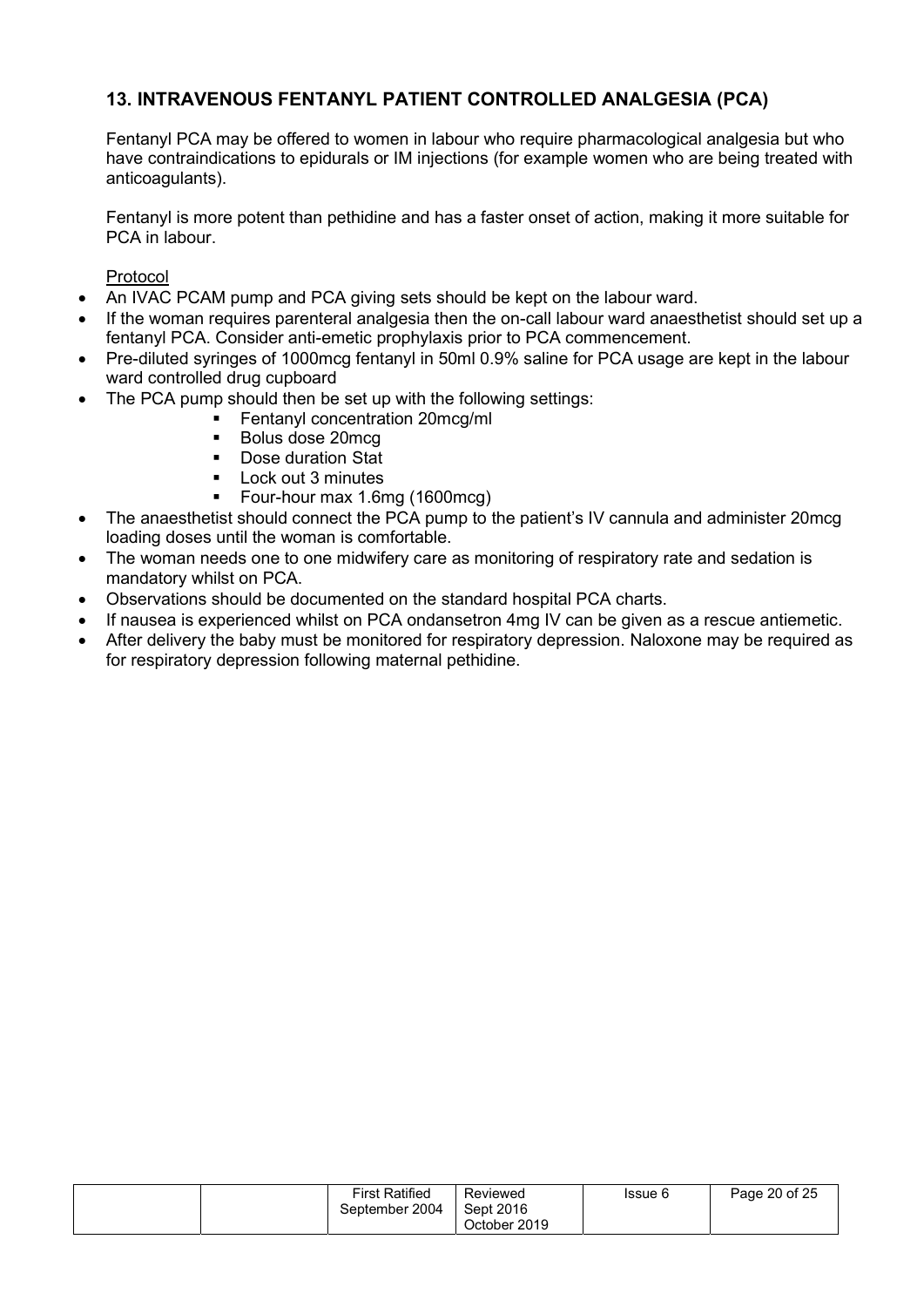## 14. REFERENCES

Association of Anaesthetists of Great Britain and Ireland, Obstetric Anaesthetists' Association and Regional Anaesthesia UK. Regional anaesthesia and patients with abnormalities of coagulation. Anaesthesia 2013; 68: 966-72

Bremerich DH, Waibel HJ, Mierdl S et al. Comparison of continuous background infusion plus demand dose and demand-only parturient-controlled epidural analgesia (PCEA) using ropivacaine combined with sufentanil for labor and delivery. International Journal of Obstetric Anesthesia 2005; 14(2): 114-20

Groutz A, Gordon D, Wolman I, Jaffa A, Kupferminc MJ, Lessing JB.2001. Persistent postpartum urinary retention in contemporary obstetric practice. Definition, prevalence and clinical implications. Journal Reproductive Medical. Jan;46(1):44-8

Halpern SH et al. Effect of epidural vs parenteral opioid analgesia on the progress of labour. JAMA 1998; 280: 2105-10

Hepner DL, Gutsche BB et al. Comparison of combined spinal-epidural and low dose epidural for labour analgesia. Can J Anaesth 2000; 47: 232-6

Horlocker TT et al. Low molecular weight heparin: biochemistry, pharmacology, perioperative prophylaxis regimens, and guidelines for regional anesthetic management. Anesth Analg 1997; 85: 874-85

Nikkola et al. Intravenous fentanyl PCA during labour. Can J Anaesth 1997; 44:1248-55

Olofsson CI, Ekblom AO, Ekman-Ordeberg GE, Irestedt LE. 1997. Postpartum urinary retention: a comparison between two methods of epidural analgesia. European Journal Obstetric Reproductive Biology. Jan;71(1):31-4

Price C, Findley I et al. Regional analgesia in early active labour: combined spinal epidural vs. epidural. Anaesthesia 1998; 53: 951-5

Russell R, Laxton C, Lucas DN, Niewiarowski J, Scrutton M, Stocks G. Treatment of obstetric postdural puncture headache. Part 1: conservative and pharmacological management. International Journal of Obstetric Anaesthesia 2019; 38: 93 – 103

Russell R, Laxton C, Lucas DN, Niewiarowski J, Scrutton M, Stocks G. Treatment of obstetric postdural puncture headache. Part 2: epidural blood patch. International Journal of Obstetric Anaesthesia 2019; 38: 104 – 118

Turnbull DK, Shepherd DB. Post-dural puncture headache: pathogenesis, prevention and treatment. BJA 2003; 91: 718-29

van der Vyver M, Halpern S, Joseph G. Patient-controlled epidural analgesia versus continuous infusion for labour analgesia: a meta-analysis. British Journal of Anaesthesia 2002; 89(3): 459-65

Zaki M M et al BJOG 2004;111 (874-6). National Survey for intrapartum and postpartum bladder care: assessing the need for guidelines.

| <b>First Ratified</b><br>September 2004 | Reviewed<br>Sept 2016<br>October 2019 | Issue 6 | Page 21 of 25 |
|-----------------------------------------|---------------------------------------|---------|---------------|
|-----------------------------------------|---------------------------------------|---------|---------------|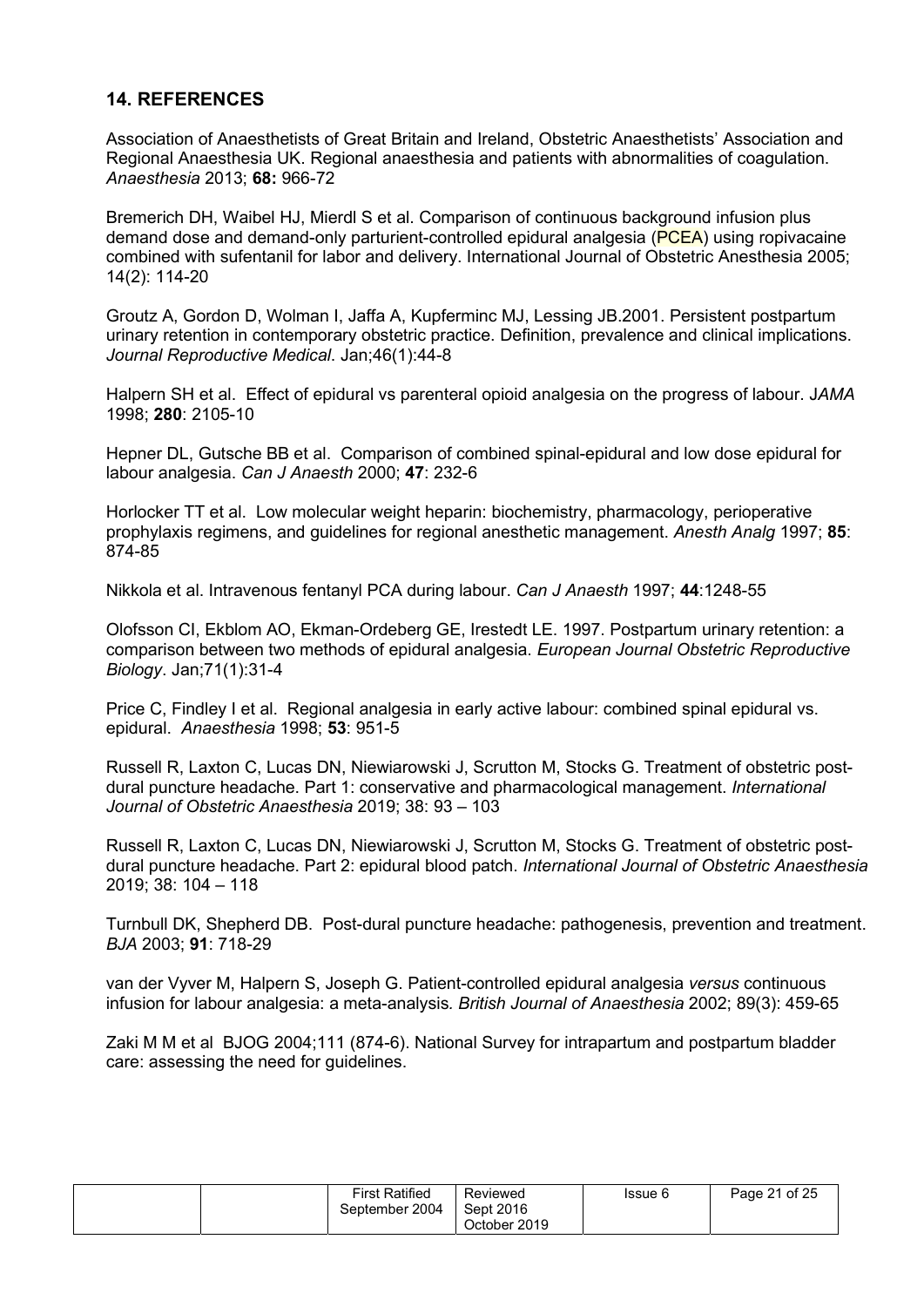#### 15. MONITORING

Compliance with this policy will be monitored annually by the Labour ward anaesthetists. Epidural procedure documentation, complications, and critical incidents are reported to the Labour ward forum. Where the monitoring has identified deficiencies, recommendations and action plans will be developed and changes implemented. Any actions will be monitored by the Women's Health Governance & Guidelines Group.

| <b>First Ratified</b><br>Reviewed<br>September 2004<br>Sept 2016<br>October 2019 | Issue 6 | Page 22 of 25 |
|----------------------------------------------------------------------------------|---------|---------------|
|----------------------------------------------------------------------------------|---------|---------------|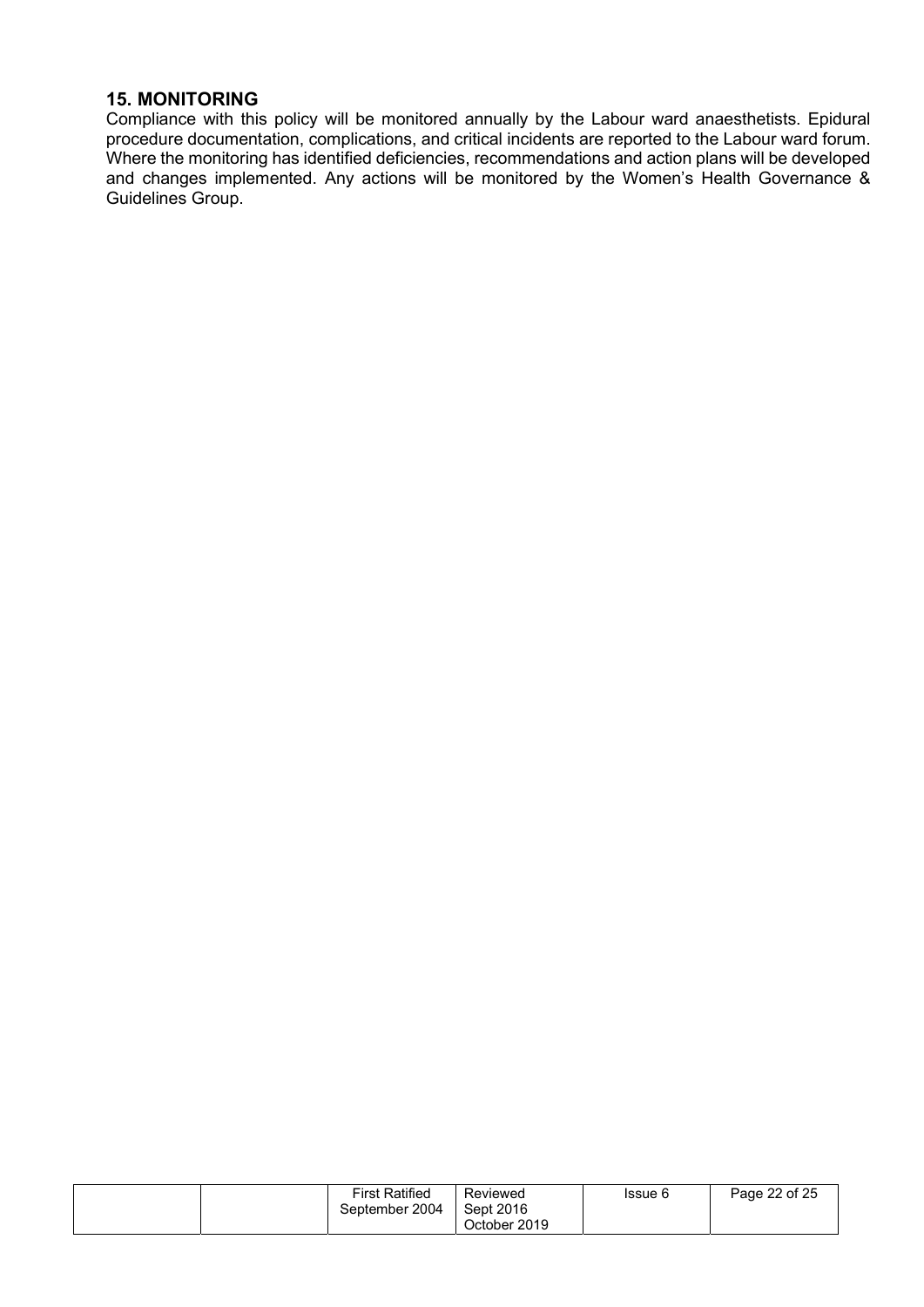## EQUALITY IMPACT ASSESSMENT TOOL

## Policy/Service: GUIDELINE FOR EPIDURAL AND CSE LABOUR ANALGESIA (INCLUDING ACCIDENTAL DURAL PUNCTURE)

### **Background**

- This policy is to ensure the correct procedure is followed to prevent restricted access and to ensure the correct procedure is followed when restricted access is unavoidable
- To ensure consistent and high standards of care within the maternity service.
- To ensure we continue to provide a safe maternity service at all times

## **Methodology**

This policy is to prevent a negative impact on all groups of people both staff and clients

- Impact assessment revealed no obvious impact identified
- $\bullet$  N/A
- The multidisciplinary team delivering maternity care had the opportunity to contribute to development of the policy.

#### Key Findings

• No negative impact found

#### **Conclusion**

- Provide a summary of the overall conclusions
- No impact

#### Recommendations

#### $\bullet$

• Review in 3 years or earlier if required

## Guidance on Equalities Groups

| Race and Ethnic origin (includes gypsies<br>and travellers) (consider communication,<br>access to information on services and<br>employment, and ease of access to<br>services and employment)                   | <b>Religion or belief</b> (include dress, individual<br>care needs, family relationships, dietary<br>requirements and spiritual needs for<br>consideration)                            |
|------------------------------------------------------------------------------------------------------------------------------------------------------------------------------------------------------------------|----------------------------------------------------------------------------------------------------------------------------------------------------------------------------------------|
| <b>Disability</b> (consider communication issues,<br>access to employment and services,<br>whether individual care needs are being<br>met and whether the policy promotes the<br>involvement of disabled people) | Sexual orientation including lesbian, gay<br>and bisexual people (consider whether the<br>policy/service promotes a culture of<br>openness and takes account of individual<br>needs    |
| <b>Gender</b> (consider care needs and<br>employment issues, identify and remove or<br>justify terms which are gender specific)                                                                                  | Age (consider any barriers to accessing<br>services or employment, identify and<br>remove or justify terms which could be<br>ageist, for example, using titles of senior or<br>junior) |
| <b>Culture</b> (consider dietary requirements,<br>family relationships and individual care<br>needs)                                                                                                             | <b>Social class</b> (consider ability to access<br>services and information, for example, is<br>information provided in plain English?)                                                |

If further assessment is required please see the Integrated Single Equality Scheme.

| <b>First Ratified</b><br>September 2004 | Reviewed<br>Sept 2016<br>October 2019 | Issue 6 | Page 23 of 25 |
|-----------------------------------------|---------------------------------------|---------|---------------|
|-----------------------------------------|---------------------------------------|---------|---------------|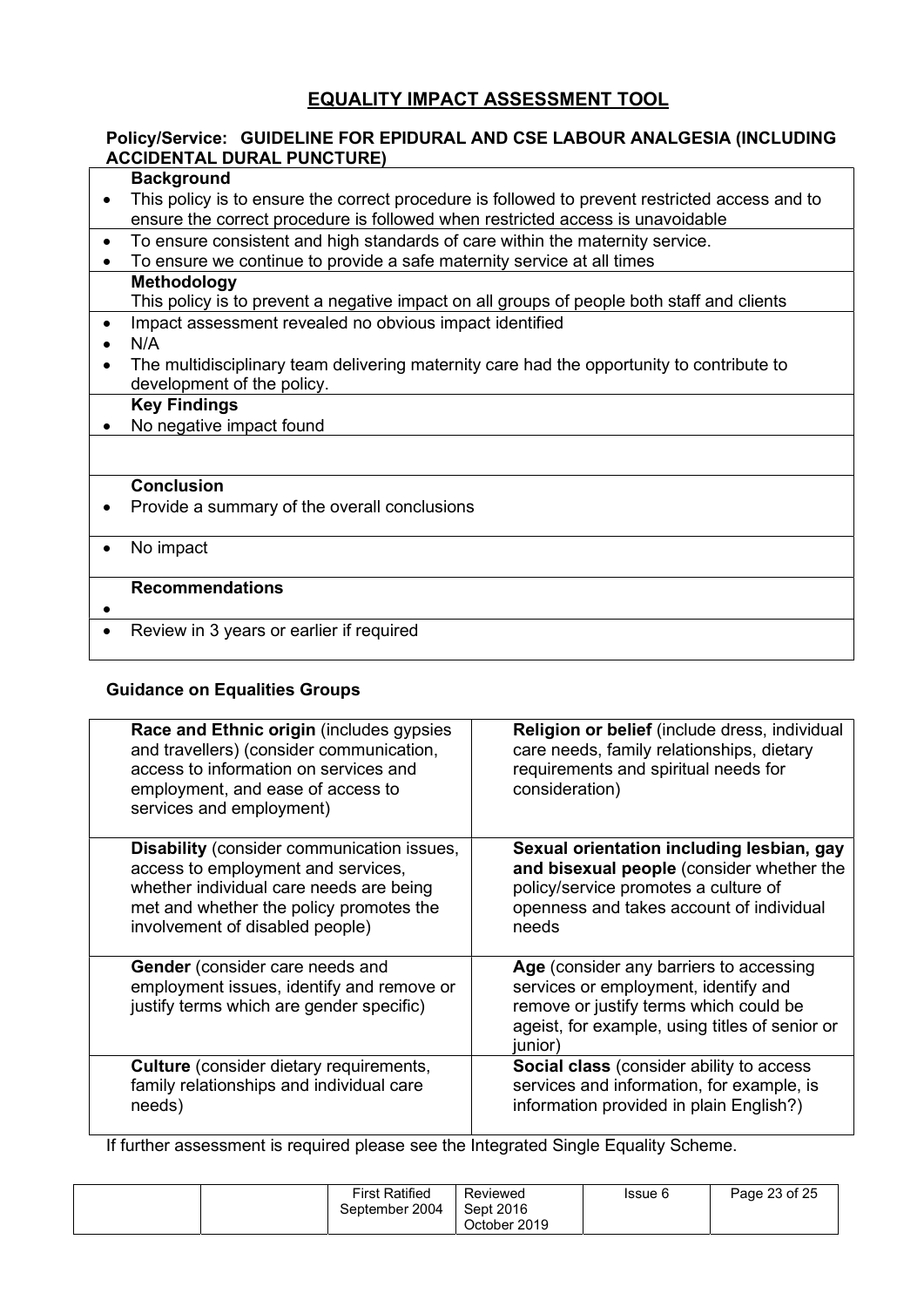## PROFORMA FOR RATIFICATION OF POLICIES AND GUIDELINES BY RATIFYING COMMITTEE

| Policy/Guidelines Name: Policy                                                                                               | <b>GUIDELINE FOR EPIDURAL AND CSE LABOUR</b><br>ANALGESIA (INCLUDING ACCIDENTAL DURAL<br><b>PUNCTURE)</b>      |  |  |  |  |
|------------------------------------------------------------------------------------------------------------------------------|----------------------------------------------------------------------------------------------------------------|--|--|--|--|
| Name of Person completing form:                                                                                              | <b>Helen Matthews</b>                                                                                          |  |  |  |  |
| Date:                                                                                                                        | October 2019                                                                                                   |  |  |  |  |
| Author(s)                                                                                                                    | Tauqeer Husain & Matt Sinnott                                                                                  |  |  |  |  |
| Name of author or sponsor to attend<br>ratifying committee when policy/guideline is<br>discussed                             | <b>Helen Matthews</b>                                                                                          |  |  |  |  |
| Date of final draft                                                                                                          | Oct 2019                                                                                                       |  |  |  |  |
| typing, grammar and consistency?                                                                                             | Has this policy/guideline been thoroughly proof-read to check for errors in spelling,<br>Yes                   |  |  |  |  |
| By whom:                                                                                                                     | Women's Health Guidelines Group                                                                                |  |  |  |  |
| Is this a new or revised policy/guideline?                                                                                   | revised                                                                                                        |  |  |  |  |
| Describe the development process used to generate this policy/guideline.                                                     |                                                                                                                |  |  |  |  |
|                                                                                                                              | Consultant Anaesthetists/Obstetricians, Women's Health Governance & Guidelines Group                           |  |  |  |  |
| Who is the policy/guideline primarily for?                                                                                   |                                                                                                                |  |  |  |  |
| Health Professionals working within the maternity service                                                                    |                                                                                                                |  |  |  |  |
| Is this policy/guideline relevant across the Trust or in limited areas?                                                      |                                                                                                                |  |  |  |  |
| <b>Maternity Services</b>                                                                                                    |                                                                                                                |  |  |  |  |
| How will the information be disseminated and how will you ensure that relevant staff are aware of this<br>policy/guideline?  |                                                                                                                |  |  |  |  |
| Intranet, newsletters, email                                                                                                 |                                                                                                                |  |  |  |  |
| Describe the process by which adherence to this policy/guideline will be monitored.                                          |                                                                                                                |  |  |  |  |
| See monitoring section of policy                                                                                             |                                                                                                                |  |  |  |  |
| this policy/guideline?                                                                                                       | Is there a NICE or other national guideline relevant to this topic? If so, which one and how does it relate to |  |  |  |  |
| See reference section of policy                                                                                              |                                                                                                                |  |  |  |  |
|                                                                                                                              | What (other) information sources have been used to produce this policy/guideline?                              |  |  |  |  |
| See reference section of policy                                                                                              |                                                                                                                |  |  |  |  |
| Has the policy/guideline been impact assessed with regard to disability, race, gender, age, religion, sexual<br>orientation? |                                                                                                                |  |  |  |  |
| No impact                                                                                                                    |                                                                                                                |  |  |  |  |
| Other than the authors, which other groups or individuals have been given a draft for comment                                |                                                                                                                |  |  |  |  |
| All obstetric Consultants, Women's Health Guidelines Group, Supervisors of Midwives                                          |                                                                                                                |  |  |  |  |
| Which groups or individuals submitted written or verbal comments on earlier drafts?                                          |                                                                                                                |  |  |  |  |
| Any comments received considered by Women's Health Guidelines Group                                                          |                                                                                                                |  |  |  |  |
| All comments considered                                                                                                      | Who considered those comments and to what extent have they been incorporated into the final draft?             |  |  |  |  |
| Have financial implications been considered?                                                                                 |                                                                                                                |  |  |  |  |
|                                                                                                                              |                                                                                                                |  |  |  |  |
| Yes                                                                                                                          |                                                                                                                |  |  |  |  |

|  | <b>First Ratified</b><br>September 2004 | Reviewed<br>Sept 2016<br>October 2019 | Issue 6 | Page 24 of 25 |
|--|-----------------------------------------|---------------------------------------|---------|---------------|
|--|-----------------------------------------|---------------------------------------|---------|---------------|